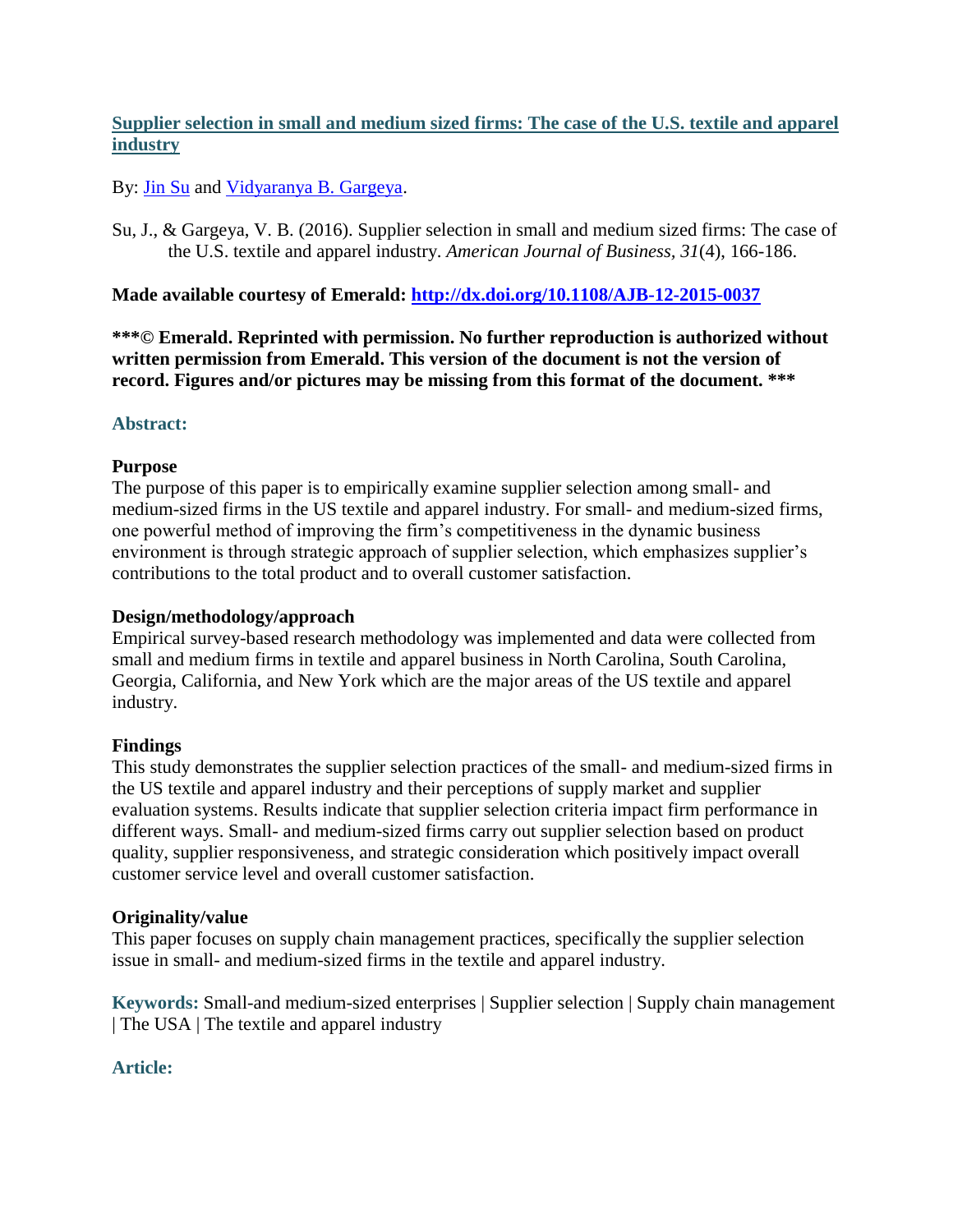#### **1. Introduction**

Small- and medium-sized enterprises (SMEs) are critical to the health and dynamism of the global economy because of their flexibility and ability to innovate. They play a significant role in providing employment opportunities and supporting large scale organizations. With the rapid advancement in technology, the changing international environment in economic, political, and social conditions, and the erosion of trading boundaries, even the smallest of businesses now has the potential to trade in this global economy (Kumar and Liu, 2005). SMEs account for a majority of organizations in most developed economies (Graham, 1999; Berthon et al., 2008). Small businesses make up 99.7 percent of US employer firms (US Small Business Administration (SBA), 2014). US small businesses employed 56.8 million people, or 48.0 percent of the private workforce, in 2013 (US Small Business Administration (SBA), 2016). A total of 304,223 companies exported goods from the USA in 2013. Among these, 297,343, or 97.7 percent, were small firms; they generated 33.6 percent of the US's total known export value (US Small Business Administration (SBA), 2016).

The purpose of this study is to empirically examine the supplier selection practices among smalland medium-sized firms in the US textile and apparel industry. The reasons are many for conducting such a study. First, the global market has traditionally been the battlefield of large, multinational corporations. However, the past years have witnessed the evolution of a new global manufacturing and trade environment, with firms of all sizes now competing globally (Prater and Ghosh, 2005; Vaaland and Heide, 2007). Primarily most of the research findings have been with organizations in general (Kannan and Tan, 2002; Oke et al., 2009; Lao et al., 2010) or focusing on the practices of multinational corporations neglecting the fact that small- and medium-sized firms and large firms do not operate in similar ways (Prater and Ghosh, 2005; Dana et al., 2007; Sinha et al., 2011). There is much evidence of the need for close relationships (between partners), often referred to as "supply partnerships," for supply chains to function with maximum benefit to all partners. This has led to the need for the establishment of realistic working standards and practices between companies of all sizes, not necessarily confined to those between larger firms (Vaaland and Heide, 2007). SMEs have a greater need to gain competitive advantage by controlling unit cost and for greater interaction between the buyer and the supplier (Park and Krishnan, 2001). While a lot of research on supply chain management (SCM) has focused generally on larger organizations, or from the larger organizations' perspective, this paper focuses on SCM practices, specifically the issue of supplier selection, in small- and medium-sized firms. The intent of this paper is not to compare and contrast the practices between SMEs and large firms. However, the purpose of this research is to present the SCM practices having been followed by SMEs.

Second, the textile and apparel industry is a typical representative of small- and medium-sized businesses in the US economy. About 98 percent of firms in the US textile and apparel industry have less than 500 employees (US Census Bureau, 2016). Small- and medium-sized firms contribute significantly to a country's gross domestic product, national employment, and export performance (Graham, 1999; Berthon et al., 2008). The results of this study will expand the existing literature by choosing a dynamic industry – the textile and apparel industry, which is mainly composed of small- and medium-sized firms.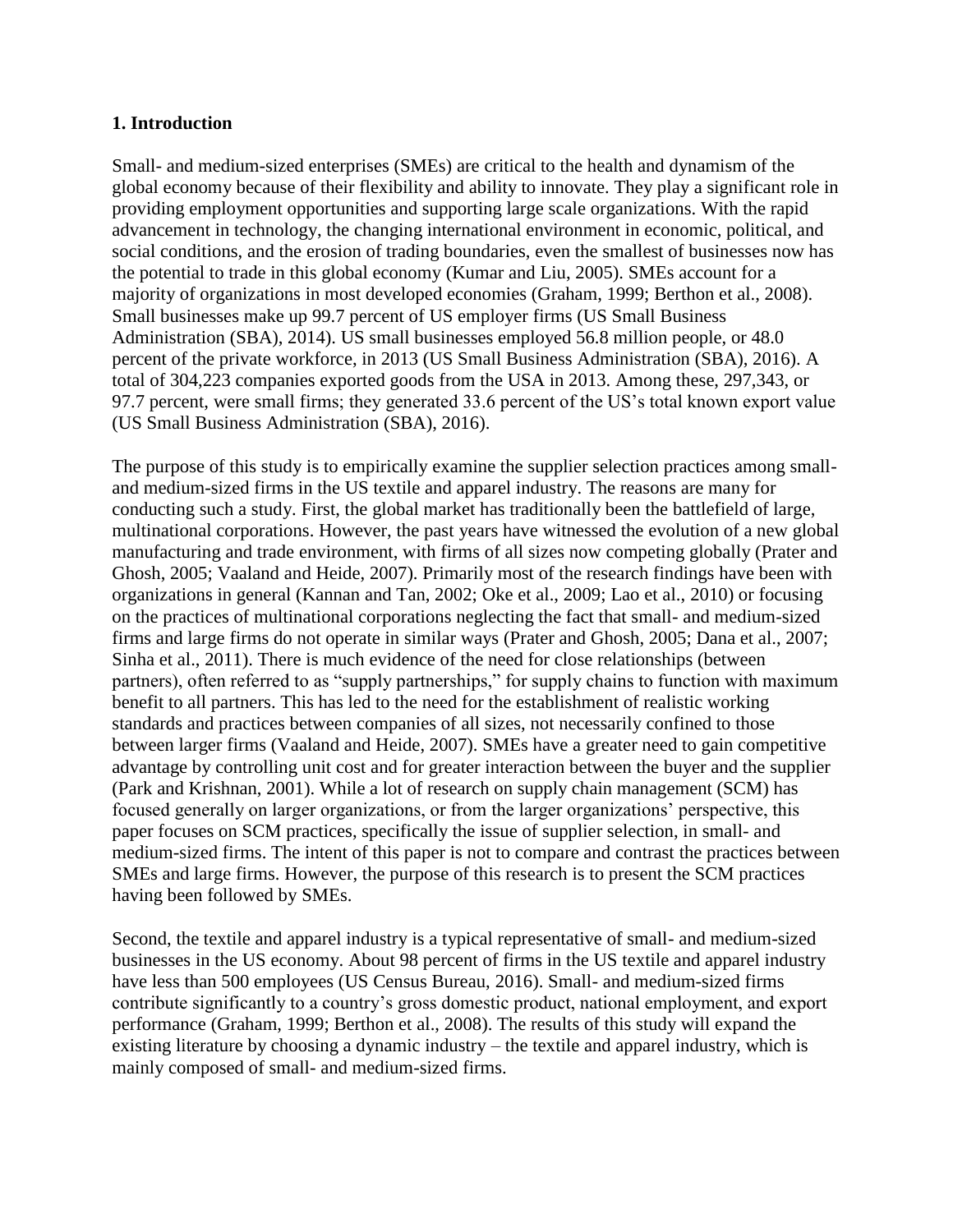Third, the current situation of the US textile and apparel companies functions as the stimulus to investigate the new opportunities for managers in those organizations. The textile and apparel industry is truly global in nature (Su, 2013) and all types of the US textile and apparel firms, especially SMEs have been actively involved in global sourcing activities for more than decades. Therefore, it is important to know the SCM practices, specifically supplier selection practices of SMEs in the textile and apparel industry and to explore the managers' perceptions of the business environment in those organizations.

The paper is structured as follows. Following this introduction, the next section presents the key characteristics of the US textile and apparel supply chain. The Section 3 reviews the relevant literature on SCM and supplier selection. Then, the Section 4 discusses research methodology used in the study including research instrument, sample, and data collection. The Section 5 offers the results of the data analysis. Finally, the paper concludes with implications for managerial practice and future research.

## **2. The US textile and apparel supply chain**

The textile and apparel manufacturing is one of the oldest manufacturing industries in the world and the textile and apparel supply chain is truly global. The comprehensive textiles and apparel supply chain, which encompasses all of the activities of the textile-apparel complex as well as the functions of distribution and retail operations to the end users/consumers is depicted in Figure 1 (Dickerson, 1999). Traditionally, the US textile and apparel industry is highly fragmented with little coordination. In the past, each segment in the US textile-apparel complex operated more or less separately, producing intermediate products for the next stage in the production chain. Fragmentation has made the textile and apparel industry more vulnerable in facing global competition (Dickerson, 1999; Bruce and Daly, 2011) because historically the industry has been comprised primarily of small- and medium-size firms (Sullivan and Kang, 1999; Adewole, 2005; Jin, 2006; Stoll and Ha-Brookshire, 2012; Hodges et al., 2016). With the development of communication and transportation, more and more SMEs now are actively involved in offshore production and international market; however, little is known about the SCM practices from the perspectives of the SMEs in the textile and apparel industry (Dana et al., 2007; Stoll and Ha-Brookshire, 2012).

Historically, firms in the textile and apparel industry have purchased products at low costs through buying power, or via access to the cheapest domestic and international sources for apparel (Dickerson, 1999; Gereffi and Memedovic, 2003; Abernathy et al., 2006). International sourcing arrangements over the last 20 years reflected a quest for minimizing unit labor costs (Gereffi, 1999; Gereffi and Memedovic, 2003; Kumar and Arbi, 2008). As the level of global competition has intensified, due primarily to the increasing globalization of manufacturing and service, many firms are carefully evaluating their purchasing function, and the contribution of purchasing and suppliers to the firms. Manufacturers that rely on international sourcing therefore have to reassess the total costs associated with offshore production and revise existing arrangements (Platts and Song, 2010; Su, 2013). Furthermore, more and more companies realize that a significant percentage of the final quality of a product is determined in the early design and manufacturing stages of components that make up a significant part of the product (Petersen et al., 2005). The increasing interdependency of the textile-apparel supply network to achieve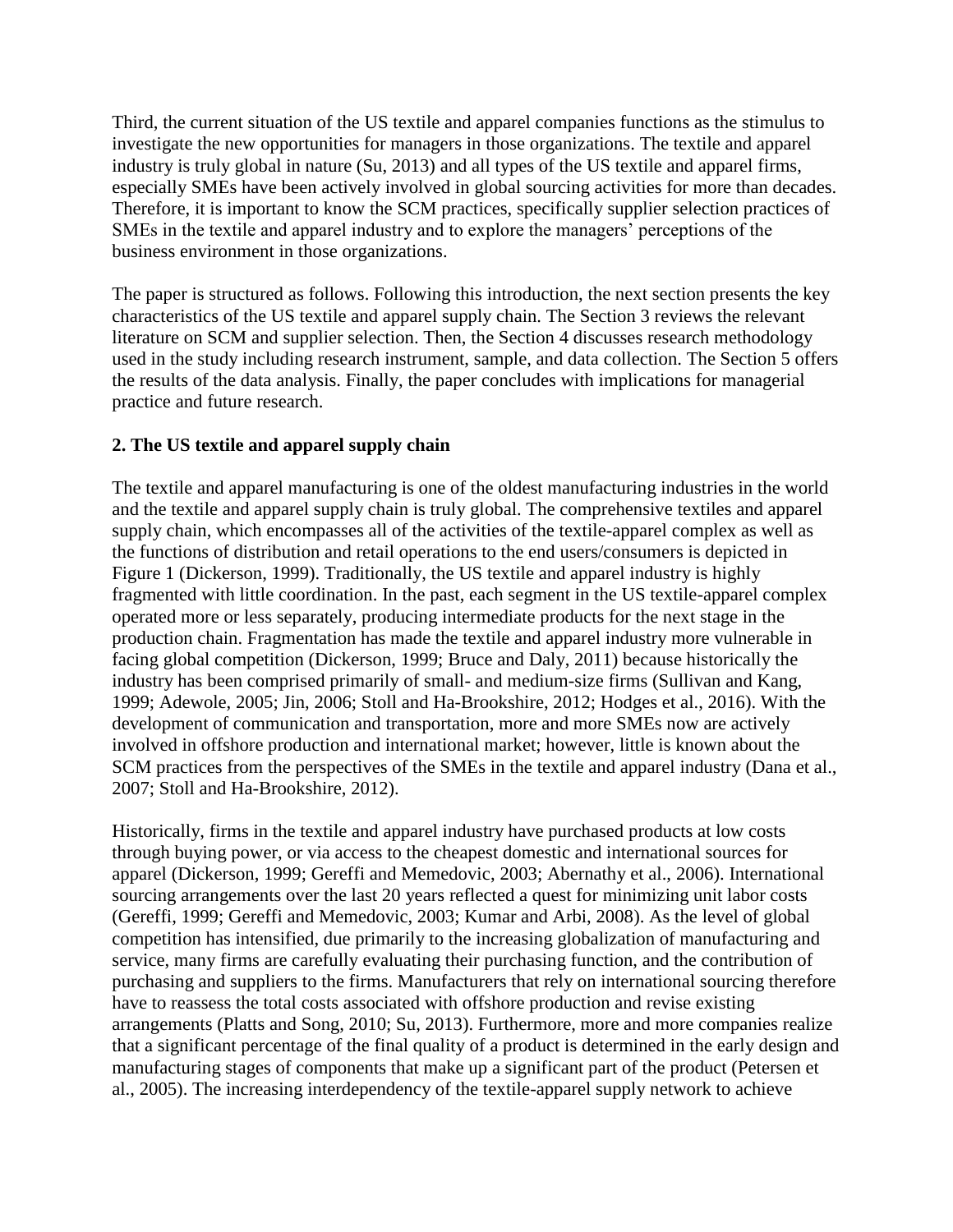innovation, efficiency, flexibility, and high quality will support stronger strategic approaches which emphasize stronger partnership-based alliances rather than the traditional adversary-based approaches (Teng and Jaramillo, 2006; Su and Gargeya, 2012b; Su, 2013).



Over the last two decades, the US textiles-apparel complex has experienced and is still experiencing radical and continuous change in their product, process, and business (Kilduff, 2001; Teng and Jaramillo, 2006; Kumar and Arbi, 2008; Su, 2013). The unpredictable dynamics of the US textile and apparel supply chain arise from various environmental uncertainties and risks, including external and internal factors (Yi et al., 2011). The intricate nature of the sector is reflected in the numerous steps in the chain, the diversity of activities, the fragmentation of the market, and the varying product and quality specifications being managed. There is increasing tendency for each type of organizational buyer in the US textile and apparel supply chain to become more actively involved in global sourcing (Gereffi and Memedovic, 2003; Su et al., 2009; Su, 2013). The globalization of the US textile and apparel industry has been significantly spurred by international textile and apparel trade regulations such as the North American Free Trade Agreement, the Caribbean Basin Initiative, the elimination of quotas on January 1, 2005 and the free trade agreements between the USA and other countries like Australia, Dominican Republic, Chile, Israel, Jordan, Korea, Morocco, Peru, Singapore, etc. (Office of Textiles and Apparel (OTEXA) – US Department of Commerce, 2016).

## **3. Supplier selection in the SMEs context**

SCM focuses on how firms utilize their suppliers' processes, technology, and capability to enhance competitive advantage. A company, in order to compete effectively in the world market, must have a network of competent suppliers and must build on the expertise and commitment of its suppliers. One of the most important objectives of the purchasing function is the development of a network of competent suppliers (Handfield and Nichols, 2004; Su and Gargeya, 2012a). Supplier selection is designed to create and maintain such a network and to improve various supplier capabilities that are necessary for the buying organization to meet its increasingly competitive challenges. The importance of supplier selection comes from the fact that it commits resources while simultaneously impacting such activities as inventory management, production planning and control, cash flow requirement, and product quality, and ultimately influencing firm's business performance. Supplier selection involves factors that an organization uses when selecting and evaluating key/preferred suppliers' performance (Tan et al., 2002). Manufacturers in the textile and apparel industry have realized that a well-defined and effectively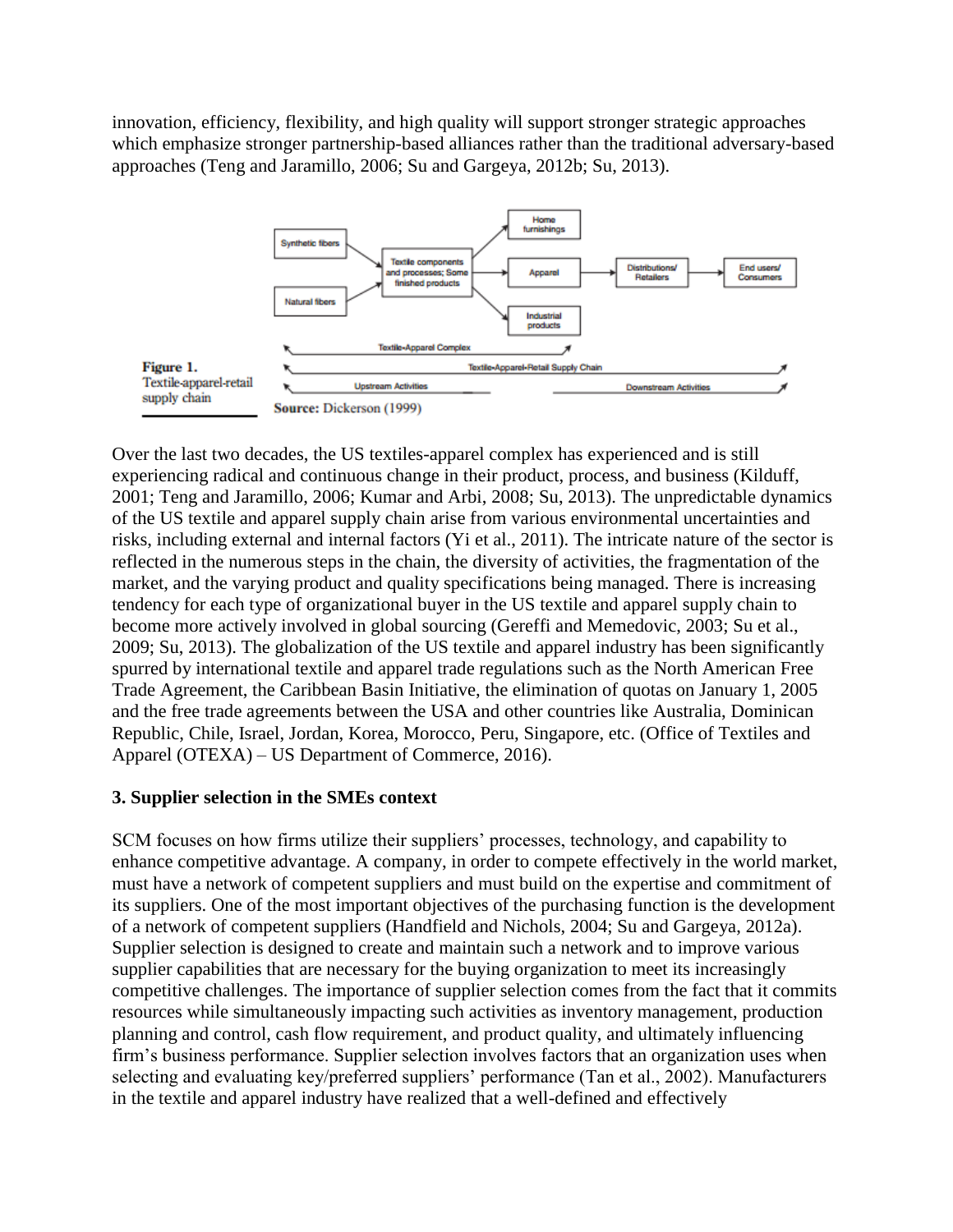communicated set of criteria to select and evaluate suppliers is one important approach that may enable firms to improve manufacturing and/or service performance. The supplier selection criteria help a firm identify vendors that can provide excellent product quality, performance, availability, and consistent delivery (Petersen et al., 2005; Giunipero et al., 2006). A firm's ability to produce a quality product at a reasonable cost and in a timely manner is heavily influenced by its suppliers' capabilities, and supplier performance is considered one of the determining factors for the company's success (Tan et al., 2002; Petersen et al., 2005; Lao et al., 2010; Su and Gargeya, 2012a). The results of Tracey and Vonderembse (2000) showed the importance of supplier selection criteria and also demonstrated that the use of supplier involvement has direct and significant impacts on supplier performance and that in turn has a direct and significant impact on manufacturing performance.

There are several key reasons why suppliers are becoming increasingly critical to the competitive success of the US firms in the textile and apparel industry. First, US manufacturers are more and more focused on their core competences (Prahalad and Hamel, 1990) and areas of technical expertise by concentrating on what they do best. An emphasis on internal competences requires greater reliance on external suppliers to support non-core requirement directly. Second, developing effective supply base management strategies can help counter the competitive pressures brought about by intense worldwide competition. To remain globally competitive, firms in the US must receive competitive advantages from their suppliers that match or exceed the advantages that the suppliers provide to leading foreign competitors. Third, suppliers can directly support a firm's ability to innovate in the critical areas of product and process technology (Bordonaba-Juste and Cambra-Fierro, 2009). As organizations continue to seek performance improvements, they are reorganizing their supplier base and managing it as an extension of the firm's business system (Holmen et al., 2007).

Supplier selection becomes a central concern as the buyers look to form strategic supply chain partnerships (Spekman, 1988; Giunipero et al., 2006; Yigin et al., 2007; Bordonaba-Juste and Cambra-Fierro, 2009). A growing emphasis on establishing long-term channel relationships, driven by competitive pressures, conditions of uncertainty environment and business complexity, has encouraged many firms to become highly selective in their choice of suppliers (Pressey et al., 2007; Bordonaba-Juste and Cambra-Fierro, 2009; Wu, 2009). To build more effective relationships with suppliers, organizations are using supplier selection criteria to strengthen the selection process. Effective evaluation and selection of suppliers is considered to be one of the critical responsibilities of purchasing/sourcing managers. The evaluation process often involves the simultaneous consideration of several important supplier performance attributes including price, delivery lead time, and quality. Simpson et al. (2002), based on a survey of 299 purchasing managers, noted that less than half the firms have a formal supplier evaluation process in place. They also noted that quality, supplier certification, facilities, continuous improvements, physical distribution factors, and channel relationship factors were the elements that were most commonly included in supplier evaluation programs.

For SMEs, supply chain integration is one of the most significant challenges of modern management (Gélinas and Bigras, 2004; Vaaland and Heide, 2007). More and more SMEs are under pressure from large manufacturing enterprises to re-examine and modify their traditional management styles, both operationally and organizationally, to be able to survive in the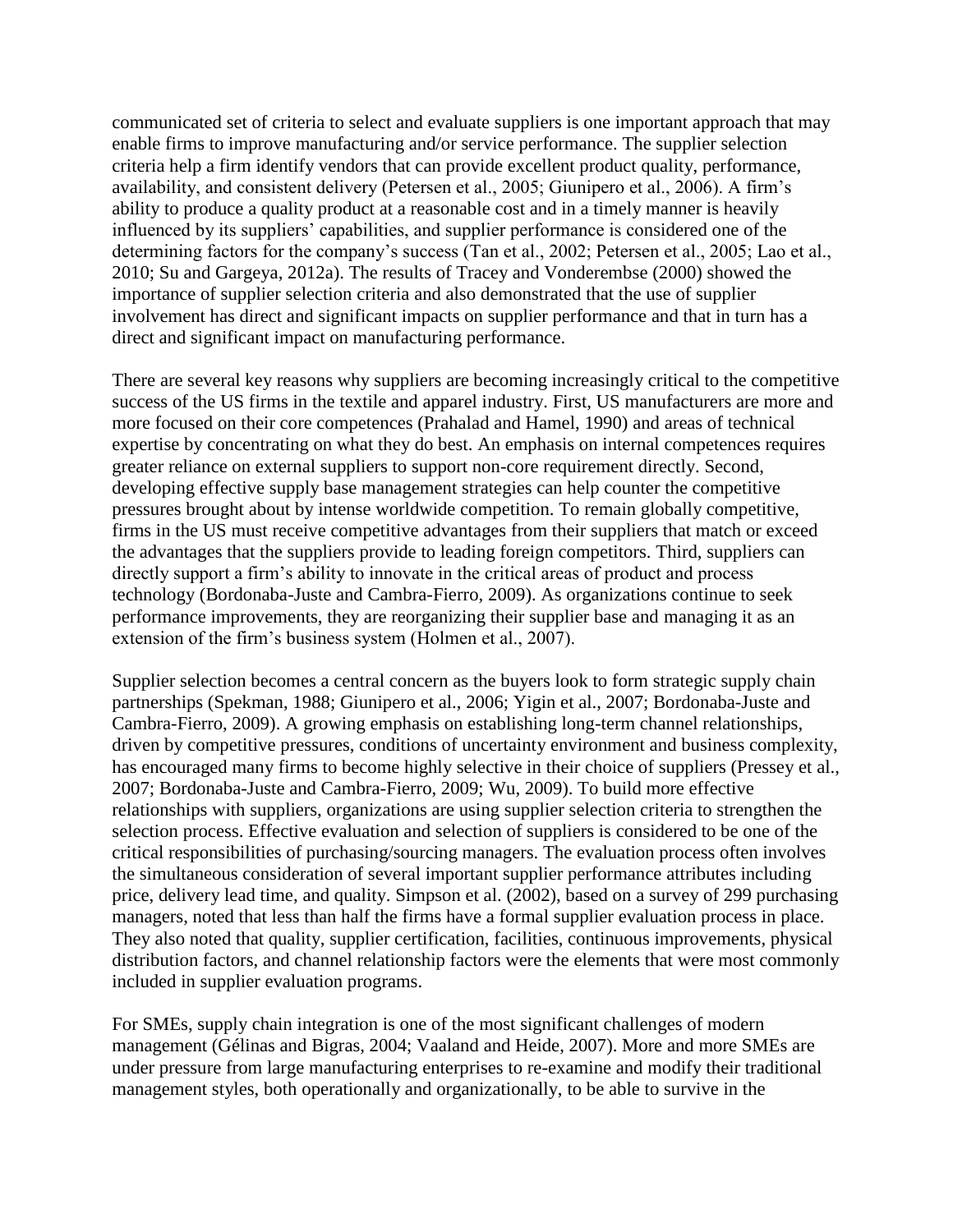environment of intense global competition (Vaaland and Heide, 2007; Sinha et al., 2011; Stoll and Ha-Brookshire, 2012). For small- and medium-sized firms, strategically managing their supply chain can be an effective way to diffuse new technologies rapidly, to enter new markets, to bypass governmental restrictions, and to learn quickly from the leading companies in a given field. SMEs, given the limited resources they have, will be able to reap the most benefits from SCM practices as they can tap into other members' expertise in the supply chain.

A review of previous research indicated that for most of the studies regarding the effect of SCM practices on firm performance, the samples were characterized by considerable variance in firm size, and data were analyzed aggregately (Vonderembse and Tracey, 1999; Kannan and Tan, 2002; Simpson et al., 2002; Tan, 2002; Su et al., 2009; Koufteros et al., 2012; Su and Gargeya, 2012a; Su, 2013). There are limited number of studies that have specifically investigated SCM practices in the SMEs context (Park and Krishnan, 2001; Gélinas and Bigras, 2004; Prater and Ghosh, 2005; Vaaland and Heide, 2007; Bordonaba-Juste and Cambra-Fierro, 2009; Sinha et al., 2011), but most of them are not from the textile and apparel industry or from supplier selection perspective. For example, Bordonaba-Juste and Cambra-Fierro (2009) conducted case study suggesting how firms must adapt their supply relationships both with suppliers and with the environment. Gélinas and Bigras (2004) maintained that it is important to examine the characteristics and features of SMEs in order to identify those favorable and unfavorable to logistics integration. Park and Krishnan (2001) examined the 78 SMEs in the midwest US from various industries to better understand the supply chain practices of small businesses. Prater and Ghosh (2005) presented descriptive results regarding current operational practices of the US SMEs (in various industries) in Europe. Vaaland and Heide (2007) focused on SMEs and the extent to which they are prepared to meet SCM challenges based on a cross-sectional survey of 200 Norwegian companies with informants mainly related to the SCM function and from top management.

Our review of literature also revealed that very limited research from the textile and apparel industry examined the SMEs' business practices. Using case study design method in the New Zealand apparel industry, Dana et al.'s (2007) study extended the existing literature on the potential advantages and drawbacks of domestic and offshore manufacturing strategies to a small firm perspective. Stoll and Ha-Brookshire (2012) explored SMEs' motivations for success by the content analysis of the text data from two prominent small business magazines. Teng and Jaramillo's (2006) study provided an illustration of South American small- to medium-sized companies in the textile/apparel industry concerning SCM issues using the descriptive results from a very small survey sample.

In summary, our extensive review of the literature indicates that although the literature is rich on SCM in general, there is a scarcity of research papers when more specific contexts, such as SMEs, are considered. The link between the practices adopted and the performance obtained by SMEs are not clear, explicit, or univocal (Islam and Karim, 2011). Furthermore, while the literature on various aspects of supply chain strategy creation and/or textile and apparel supply chain has recently started to develop, the careful examination of the literature indicates little has specifically addressed supplier selection in the context of SMEs in the textile and apparel industry. Therefore, the current study describes a research effort to fill this research gap by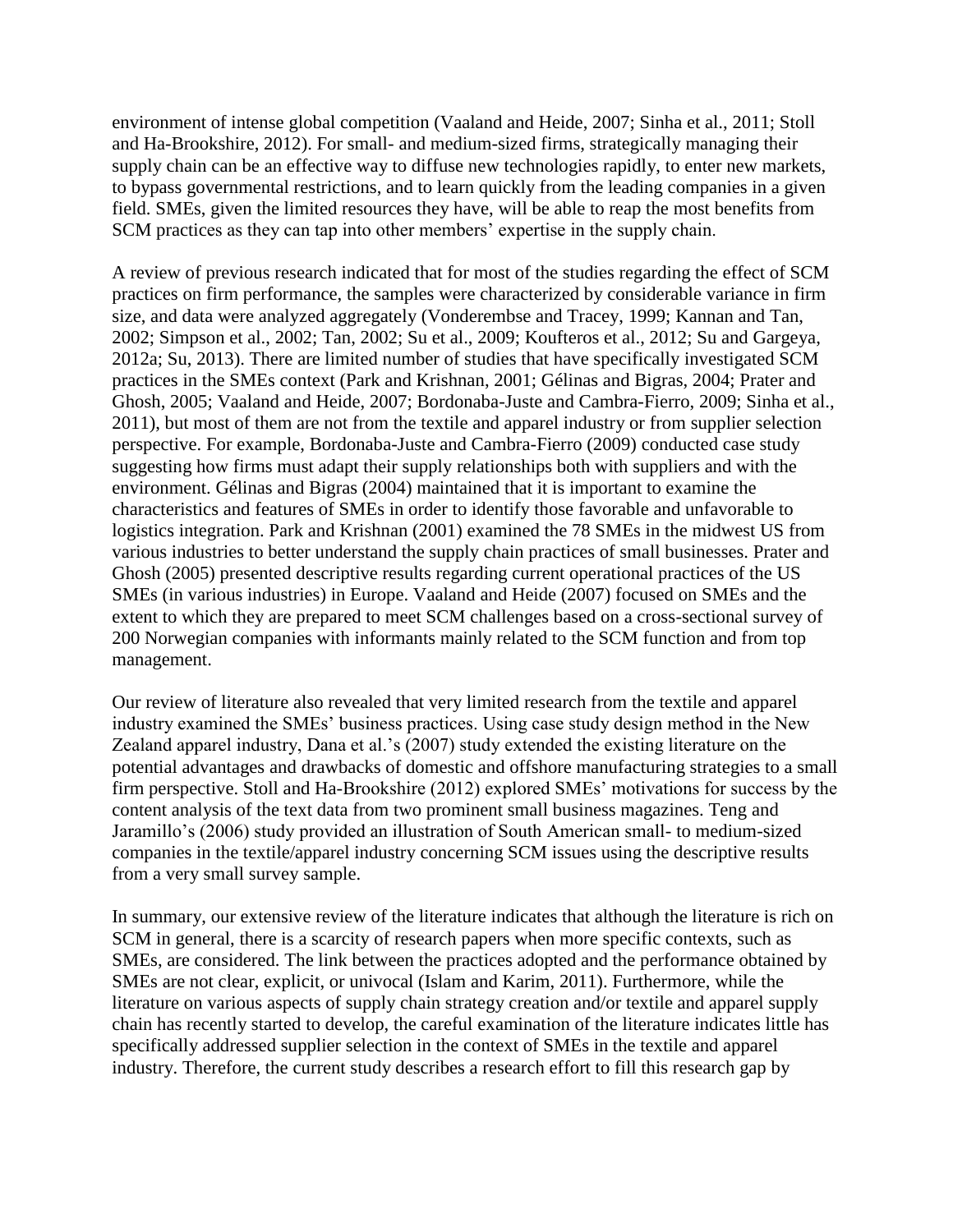investigating supplier selection by means of empirical data from SMEs in the US textile and apparel industry.

### **4. Research methodology**

A survey instrument (in the form of a structured questionnaire) was designed based on the literature review of previous research and discussions with industrial practitioners and was used to collect the data for the study. All questions were designed to be in such a manner that they had to be answered (by the respondents) from the buyer's perspective using a five-point Likert scale. For example, respondents were asked to indicate the importance of the supplier selection practices, using a five-point Likert scale (1=not at all important, 5=extremely important).

24 supplier selection criteria were included in this study based on the literature review (Choi and Hartley, 1996; Narasimhan and Jayaram, 1998; Vonderembse and Tracey, 1999; Tracey and Tan, 2001; Kannan and Tan, 2002; Pidduck, 2006; Paulraj and Chen, 2007) and the researchers' discussions with practitioners in the industry. To elicit information on firm performance, respondents were asked to indicate, using a five-point Likert scale (a score of 1 denoted that the performance decreased significantly and a score of 5 denoted performance increased significantly), their company's performance in terms of return on assets, profit margin, market share, overall competitive position, overall customer service level, and overall customer satisfaction over the past three years (Carr and Pearson, 1999, 2002; Kannan and Tan, 2002; Tan et al., 2002). In addition, respondents were asked to indicate their firms' supplier evaluation systems and the situation of the firm's supply market, using a similar five-point Likert scale. Several demographic questions were also presented in the questionnaire to provide insights of firm operations. The survey instrument was pre-tested for content validity by nine purchasing managers. Where necessary, questions were reworded to improve validity and clarity.

The survey sample included small and medium firms in textile and apparel business in North Carolina (NC), South Carolina (SC), Georgia (GA), California (CA), and New York (NY). These states are the main areas of the US textile and apparel industry. The survey was sent to 320 small- and medium-sized firms in NC, SC, GA, CA, and NY, randomly selected from Dunn and Bradstreet's million dollar database and two textile directory books. The target respondents (for the survey) were purchasing professionals with titles such as purchasing manager, director of purchasing, and vice president of purchasing. In an effort to increase response rate, Dillman's (2000) tailored design method was used, including one mail survey, follow-up phone calls, and e-mail survey and e-mail contacts. Of the total, 320 surveyed firms, 40 firms declined to participate in the survey because of the company's no survey policy; five companies were closed down; five companies were not in the textile and apparel business anymore; and 53 firms were identified as non-reachable or returned undelivered (due to a wrong address). In total, 63 usable responses were returned from 217 reachable firms in the sample within the required time period, representing an effective response rate of 29.0 percent.

A comparison was made between those respondents who responded immediately with those who responded after follow-up steps were implemented to examine non-response bias. t-Tests were performed on the 20 randomly selected items. The t-tests yielded no statistically significant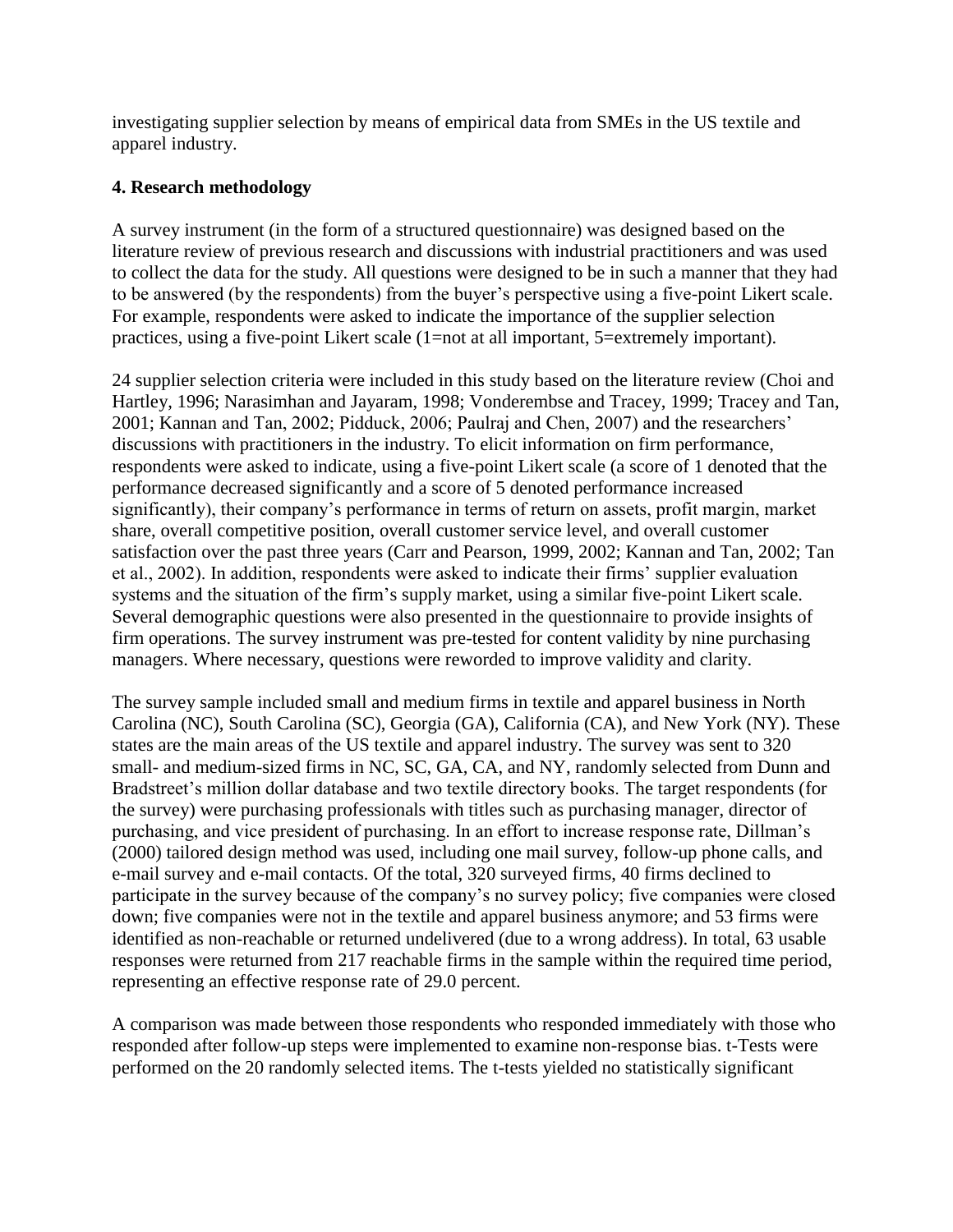difference among the early and late respondents, suggesting that non-respondent bias does not exist in this study.

# **5. Analysis and results**

# *5.1 Demographic statistics*

Table I provides the firm characteristics of the survey sample results. Approximately 47.6 percent of responses came from the textile industry, 52.4 percent from the apparel industry. The titles of the respondents are mainly director of purchasing/sourcing (22.2 percent), CEO/president (15.9 percent), general manager (14.3 percent), and vice president of sourcing/purchasing or VP of logistics/operations (22.2 percent). Companies with fewer than 100, 100-249, and 250-499 employees represented 23.8 percent, 44.4 percent and 30.2 percent of the responses, respectively. In total, 76 percent of the companies had annual gross sales less than US\$100 million. About 14.3 percent of companies did not provide annual gross sales information.

# *5.2 Supplier selection practices*

Almost all of the firms (over 90 percent of the respondents) agreed or strongly agreed the following statements: sourcing/purchasing function is very important to the overall success of their companies; the sourcing function adds value to the firm in the area of production/operations/logistics; and sourcing contributes to the firm's bottom-line profit.

In terms of the sourcing area, 51 respondents (81 percent) indicated that they implemented global sourcing, and only 12 respondents (19 percent) indicated that they only focused on domestic sourcing in the USA. For those which took advantage of global sourcing, China (mainland) and Hong Kong, Northeast Asia, South Asia, and Mexico were identified as the top global sourcing areas. These areas are also the major regions in the world for textile and apparel manufacturing and distribution.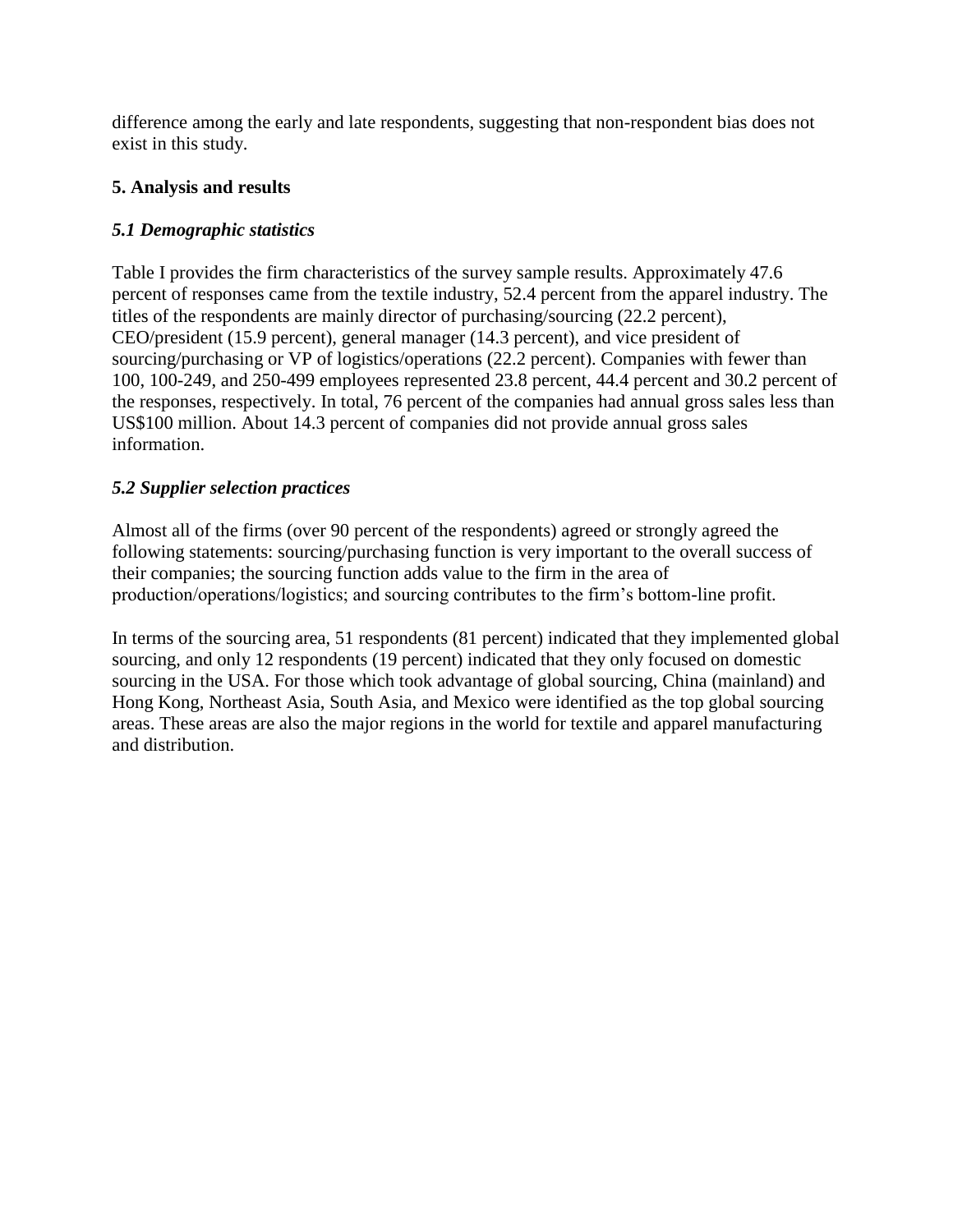| Characteristics                                                                                                                                                                                                                                                                                                                                    | Frequency                                                            | $\frac{9}{6}$                                                           | US textile and<br>apparel                  |
|----------------------------------------------------------------------------------------------------------------------------------------------------------------------------------------------------------------------------------------------------------------------------------------------------------------------------------------------------|----------------------------------------------------------------------|-------------------------------------------------------------------------|--------------------------------------------|
| <b>Industry</b> distribution<br><b>Textile industry</b><br>Apparel industry                                                                                                                                                                                                                                                                        | 30<br>33                                                             | 47.6<br>52.4                                                            | industry                                   |
| Title of the respondents<br>Director of purchasing/sourcing<br><b>CEO/president</b><br>General manager<br>Vice president (VP-operations, VP-sales, VP-logistics)<br>Vice president of purchasing/sourcing/materials management<br>Purchasing agent<br>Director of manufacturing<br>Sales manager<br>Chief operating officer (COO)<br><b>Others</b> | 14<br>10<br>9<br>9<br>5<br>$\overline{2}$<br>$\frac{2}{2}$<br>ı<br>9 | 22.2<br>15.9<br>14.3<br>14.3<br>7.9<br>3.2<br>3.2<br>3.2<br>1.6<br>14.3 | 173                                        |
| Number of employees<br>Less than 100<br>100-249<br>250-499<br>Missing                                                                                                                                                                                                                                                                              | 15<br>28<br>19<br>1                                                  | 23.8<br>44.4<br>30.2<br>1.6                                             |                                            |
| Annual gross sales (USS)<br>Less than 5 million<br>5-24.9 million<br>25-49.9 million<br>50-99.9 million<br>100-500 million<br>Over 500 million<br>Missing<br>Total                                                                                                                                                                                 | 7<br>20<br>9<br>12<br>5<br>1<br>9<br>63                              | 11.1<br>31.7<br>14.3<br>19.0<br>7.9<br>1.6<br>14.3<br>100               | Table I.<br>Firm sample<br>characteristics |

The survey results clearly show that many changes in the supply market have been reported by the respondents in the study (Table II). Over 71 percent of the respondents indicated that the supplier's methods used to produce products or services have changed to some extent or to great extent. Over 93 percent of the respondents indicated that the geographic location from which they procure products or services is more dispersed. Over 62 percent of the respondents reported that the number of suppliers offering materials that meet their specification requirements has increased to some extent or to great extent. Over 62 percent of the respondents reported that the availability of substitute materials has increased to some extent or to great extent. Previous research conducted by Kannan and Tan (2002) found that more than 50 percent of respondents reported an increase in outsourcing activities for primary materials and component parts; approximately 50 percent of respondents indicated that their firms had increased the number of key suppliers they used, and 40 percent reported a decrease in their supplier base for primary materials and component parts over the previous three years. Compared with the results of Kannan and Tan (2002), the present study demonstrates the dynamic changes in the supply market for SMEs in the textile and apparel industry.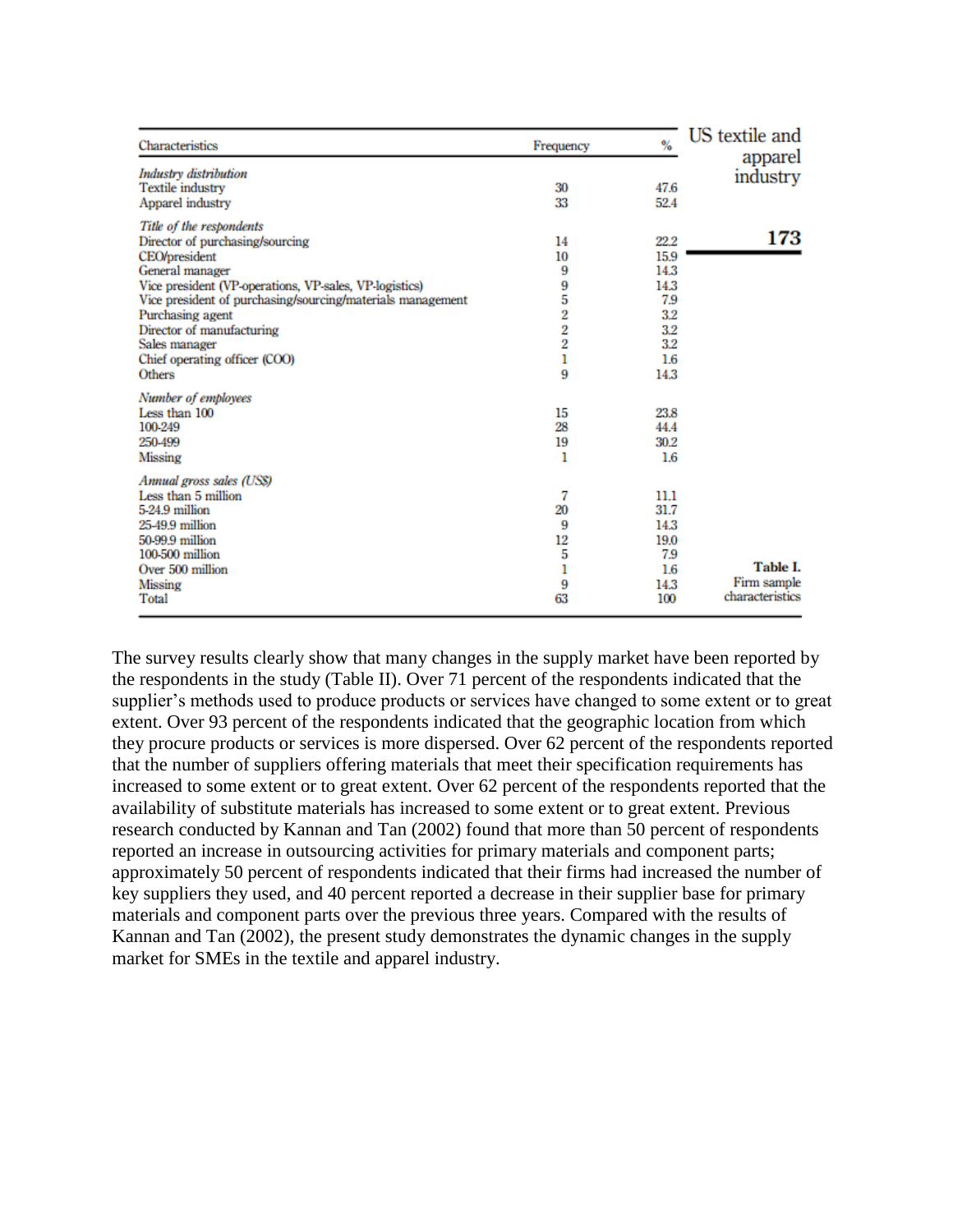|                                                             |      |              |      | $\%$ |                   |
|-------------------------------------------------------------|------|--------------|------|------|-------------------|
|                                                             |      | To no extent |      |      | To a great extent |
| Supply market                                               |      | 2            |      |      |                   |
| The supplier's methods used to produce products or services |      |              |      |      |                   |
| have changed                                                | 63   | 22.2         | 31.7 | 23.8 | 15.9              |
| The geographic location from which we procure products or   |      |              |      |      |                   |
| services is more dispersed                                  | 4.8  | 16           | 28.6 | 42.9 | 22.2              |
| The number of suppliers offering materials that meet our    |      |              |      |      |                   |
| specification requirements has increased                    | 17.5 | 20.6         | 17.5 | 31.7 | 12.7              |
| The availability of substitute materials has increased      | 9.5  | 28.6         | 30.2 | 22.2 | 9.5               |
|                                                             |      |              |      |      |                   |

In terms of supplier evaluation systems (Table III), about 26 percent of the respondents reported that they agreed or strongly agreed that they had a formal supplier certification program, while 30.6 percent strongly disagreed with the statement that they had a formal supplier certification program. Only 42 percent agreed or strongly agreed that their company had a formal system to track the performance of the suppliers. Only about 27 percent agreed or strongly agreed that their company had a formal program for evaluating and recognizing suppliers. Previous research findings indicated that nearly 50 percent of the companies in different industries have a formal supplier evaluation process (Simpson et al., 2002; Teng and Jaramillo, 2005). Compared with previous studies, the results from the present study clearly show that many small- and mediumsized firms in the textile and apparel industry did not formally implement supplier evaluation system. Teng and Jaramillo (2005) argued that most evaluation methods rely on industry certifications or heuristics indicators for supplier performance evaluation, which on occasion may omit the business synergy. Tan (2002) showed that slightly more than half (50.4 percent) of the respondents were ISO 9000 series certified, and approximately 60 percent maintained some form of supplier certification program. Teng and Jaramillo (2006) surveyed South American small- to medium-sized companies in the textile/apparel industry and they reported that just 37.5 percent of the companies are ISO 9000 certified, and from those that have not received certification, 50 percent have not even included getting ISO certified as an important icon in their future plans. Clearly, compared with previous research, the findings from the present study is surprising and may indicate a warning sign for the SMEs in the textile and apparel industry.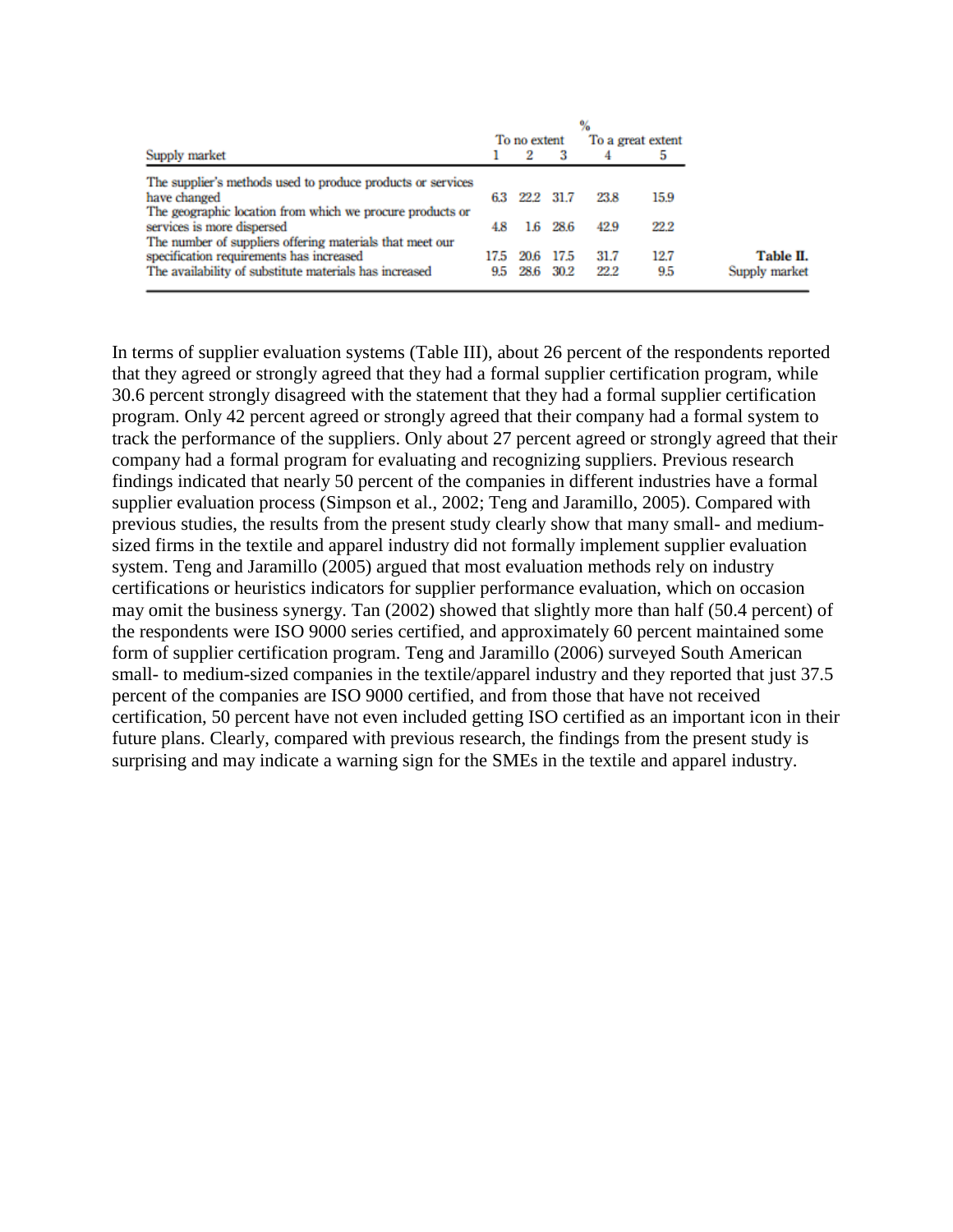|       | df Sig.                                                                                                                                                                                                                                                                                                                                                    |
|-------|------------------------------------------------------------------------------------------------------------------------------------------------------------------------------------------------------------------------------------------------------------------------------------------------------------------------------------------------------------|
|       |                                                                                                                                                                                                                                                                                                                                                            |
| 3016  | 4 0.555                                                                                                                                                                                                                                                                                                                                                    |
|       |                                                                                                                                                                                                                                                                                                                                                            |
|       |                                                                                                                                                                                                                                                                                                                                                            |
| 8.025 | 4 0.091                                                                                                                                                                                                                                                                                                                                                    |
|       |                                                                                                                                                                                                                                                                                                                                                            |
|       |                                                                                                                                                                                                                                                                                                                                                            |
| 1.787 | 4 0 7 7 5                                                                                                                                                                                                                                                                                                                                                  |
|       |                                                                                                                                                                                                                                                                                                                                                            |
|       |                                                                                                                                                                                                                                                                                                                                                            |
|       |                                                                                                                                                                                                                                                                                                                                                            |
|       | The geographic location from which we procure products or services is more dispersed 3.235 4 0.519<br>4.619 4 0.329<br>Our company has a formal system to track the performance of the suppliers we deal with $6.016 \quad 4 \quad 0.198$<br>1.776 4 0.777<br>Note: The relationship between firm types (textile firms and apparel firms) and the response |

| Supplier selection criteria                                 | Mean  | SD    |                        |
|-------------------------------------------------------------|-------|-------|------------------------|
| On-time delivery                                            | 4.619 | 0.633 |                        |
| Trust                                                       | 4.603 | 0.610 |                        |
| Quality level                                               | 4.603 | 0.636 |                        |
| Price/cost of product                                       | 4.524 | 0.592 |                        |
| Quick response time                                         | 4.413 | 0.687 |                        |
| Communication openness                                      | 4.397 | 0.708 |                        |
| Honest and frequent communication                           | 4.381 | 0.771 |                        |
| <b>Customer service</b>                                     | 4.302 | 0.733 |                        |
| Correct quantity                                            | 4.254 | 0.782 |                        |
| Willingness to continuously improve the product and process | 4.206 | 0.722 |                        |
| Flexibility to respond to unexpected demand changes         | 4.191 | 0.737 |                        |
| Availability of resources                                   | 4.175 | 0.834 |                        |
| Technical expertise/capability                              | 4.159 | 0.827 |                        |
| Past and current relationship                               | 4.143 | 0.859 |                        |
| Financial stability and staying power                       | 4.079 | 0.829 |                        |
| Communication skills/system (phone, fax, internet)          | 4.079 | 0.867 |                        |
| Industry knowledge                                          | 3.968 | 0.861 |                        |
| Reputation of supplier                                      | 3.889 | 0.918 |                        |
| Supplier has strategic importance to your firm              | 3.873 | 1.039 |                        |
| <b>Trade regulations</b>                                    | 3.540 | 1.148 |                        |
| Profitability of supplier                                   | 3.381 | 0.923 | Table V.               |
| Presence of certification or other documentation            | 3.159 | 1.260 | Descriptive statistics |
| Business culture match between the companies                | 2.952 | 1.128 | of supplier selection  |
| Geographical compatibility/proximity                        | 2.873 | 1.010 | criteria               |

Chi-square tests were used to examine whether there is an association between firm types (textile firm and apparel firm) and the respondents' responses to the survey questions (Table IV).  $\gamma$ 2 results reveal that the response distribution of the survey questions regarding supply market and supplier evaluation systems is not related to the firm type (whether it is a textile firm or an apparel firm).

Table V shows the mean values of the 24 supplier selection practices which were included in the survey, which can be compared as a measure of relative perceived importance of the supplier attributes. Results show that on-time delivery, trust, quality level, price/cost of product, quick response time, communication openness, and honest and frequent communications, and customer service are the most important supplier evaluation criteria, with the highest mean values and relatively small standard deviations (Table V). Not surprisingly, on-time delivery, quality, price/cost of product, and quick response time are among the most common criteria, and this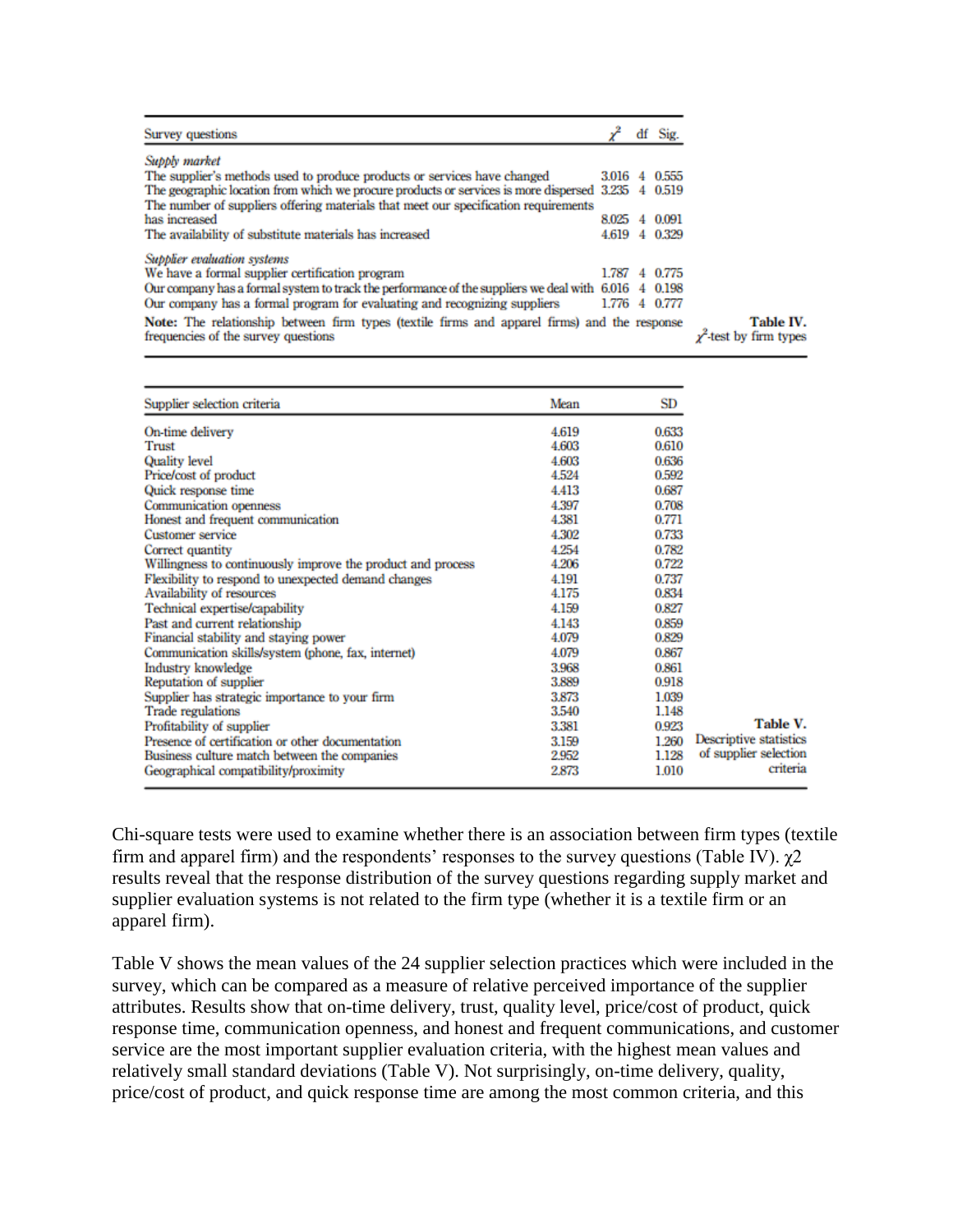study is consistent with previous research. Honesty and trust are also critical supplier selection criteria in business transaction and in building the good buyer-supplier relationship. However, geographical compatibility/proximity and business culture match between the companies are the two least important criteria. The results also show small- and medium-sized firms laid less emphasis on presence of certification, trade regulations, and profitability of suppliers, which have smaller mean values. Furthermore, a one-way ANOVA indicated significant differences in the means of 24 supplier selection criteria ( $F=21.672$ ,  $p<0.001$ ).

### *5.3 Relationship between supplier selection criteria and firm performance*

We use Spearman rank-order correlation (Spearman's ρ) to examine the relationship between the 24 supplier selection criteria and the six dimensions of firm performance (Table VI).

Spearman correlation results show that some supplier selection criteria have strong relationship with firm performance (Table VI). On-time delivery, which is rated as the most important supplier selection criterion (Table V), is strongly associated with overall customer service level and overall customer satisfaction at  $\alpha$ =1 percent level. Quality level, which is rated as the third most important supplier selection criterion, is strongly related to profit margin at  $\alpha = 5$  percent level, and is strongly related to overall customer service level and overall customer satisfaction at  $\alpha$ =1 percent level. Quick response time, which is rated as the fifth most important supplier selection criterion, is strongly associated with market share, overall competitive position, and overall customer service level at  $\alpha = 5$  percent level. Communication openness, honest and frequent communication, customer service, correct quantity, willingness to continuously improve the product and process, flexibility to respond to unexpected demand changes, and availability of resources, which were rated by the respondents as medium to high in terms of the importance in supplier selection, are strongly related to overall customer service levels and/or overall customer satisfaction.

Several supplier selection criteria have no strong association with performance. Trust (the second most important supplier selection criterion) and price/cost of product (the fourth most important supplier selection criterion) have no strong association with firm performance. Technical expertise/capability, past and current relationship, and communication skills/system, which were rated medium in importance level, have no strong relationship with performance. Geographical compatibility/proximity, which was rated least important supplier selection criterion, is not strongly related to performance.

It is interesting to note that some supplier selection criteria which were not rated as important supplier selection practices have strong association with firm performance, especially overall customer service levels and overall customer satisfaction. Reputation of suppliers, which was rated less important, is strongly related to return on asset and overall customer service at  $\alpha = 5$ percent level and is strongly related to profit margin and overall customer satisfaction at  $\alpha$ =1 percent level. Supplier's strategic importance, trade regulations, profitability of supplier, and presence of certification or other documentation, which were rated by the respondents less important, are strongly related to overall customer service levels and overall customer satisfaction. Moreover, business culture match between the companies, which was rated by the respondents the second least important supplier selection criterion, is strongly related to return on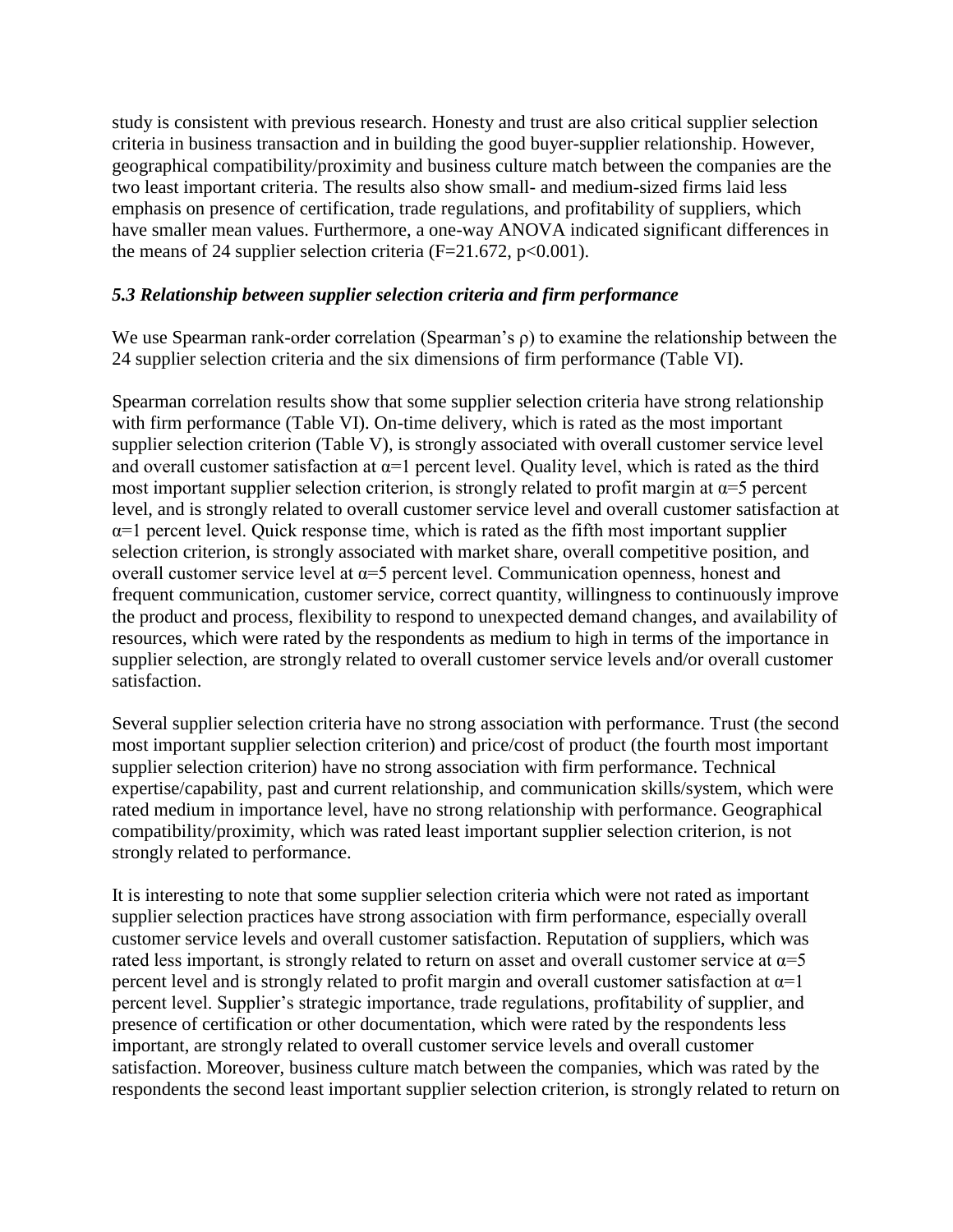asset and market share at  $\alpha = 5$  percent level, and is strongly related to overall customer satisfaction at  $\alpha=1$  percent level.

| Supplier selection criteria                                                                                                                                                     | Return<br>on<br>asset | Profit<br>margin<br>(%)  | Market<br>share | Overall<br>competitive<br>position | Overall<br>customer<br>service levels | Overall<br>customer<br>satisfaction |
|---------------------------------------------------------------------------------------------------------------------------------------------------------------------------------|-----------------------|--------------------------|-----------------|------------------------------------|---------------------------------------|-------------------------------------|
| On-time delivery<br>Trust<br>Quality level                                                                                                                                      | $ns$<br>ns<br>ns      | $ns$<br>$ns$<br>$0.300*$ | ns<br>ns<br>ns  | ns<br>ns<br>ns                     | $0.417**$<br>ns<br>$0.520***$         | 0.373**<br>ns<br>$0.465***$         |
| Price/cost of product<br>Quick response time                                                                                                                                    | ns<br>ns              | ns<br>ns                 | ns<br>$0.280*$  | ns<br>$0.295*$                     | ns<br>$0.312*$                        | ns<br>ns                            |
| Communication openness<br>Honest and frequent<br>communication                                                                                                                  | $ns$<br>$ns$          | ns<br>ns                 | ns<br>ns        | ns<br>ns                           | $0.267*$<br>0.349**                   | ns<br>$0.255*$                      |
| <b>Customer service</b><br>Correct quantity                                                                                                                                     | ns<br>ns              | ns<br>ns                 | ns<br>ns        | ns<br>ns                           | $0.370***$<br>0.367**                 | 0.308*<br>0.373**                   |
| Willingness to continuously<br>improve the product and<br>process                                                                                                               | $ns$                  | ns                       | ns              | ns                                 | 0.375**                               | $0.311*$                            |
| Flexibility to respond to<br>unexpected demand<br>changes                                                                                                                       | ns                    | ns                       | ns              | ns                                 | 0.283*                                | ns                                  |
| Availability of resources                                                                                                                                                       | ns                    | ns                       | ns              | ns                                 | $0.249*$                              | ns                                  |
| Technical expertise/<br>capability                                                                                                                                              | ns                    | ns                       | ns              | ns                                 | ns                                    | ns                                  |
| Past and current<br>relationship                                                                                                                                                | ns                    | ns                       | ns              | ns                                 | ns                                    | ns                                  |
| Financial stability and<br>staying power                                                                                                                                        | ns                    | ns                       | ns              | ns                                 | ns                                    | $0.270*$                            |
| Communication skills/<br>system (phone, fax, internet)                                                                                                                          | ns                    | ns                       | ns              | ns                                 | ns                                    | ns                                  |
| Industry knowledge                                                                                                                                                              | ns                    | $ns$                     | ns              | ns                                 | ns                                    | $0.265*$                            |
| Reputation of supplier                                                                                                                                                          | $0.268*$              | $0.334**$                | ns              | ns                                 | $0.265*$                              | $0.365***$                          |
| Supplier has strategic<br>importance to your firm                                                                                                                               | ns                    | ns                       | ns              | ns                                 | $0.357**$                             | $0.324**$                           |
| <b>Trade regulations</b>                                                                                                                                                        | $ns$                  | ns                       | ns              | ns                                 | $0.282*$                              | $0.284*$                            |
| Profitability of supplier                                                                                                                                                       | ns                    | ns                       | ns              | ns                                 | $0.316*$                              | 0.344**                             |
| Presence of certification or<br>other documentation                                                                                                                             | ns                    | ns                       | ns              | ns                                 | 0.354**                               | $0.401**$                           |
| Business culture match<br>between the companies                                                                                                                                 | $0.279*$              | $ns$                     | $0.303*$        | ns                                 | ns                                    | $0.362**$                           |
| Geographical compatibility/<br>proximity                                                                                                                                        | ns                    | ns                       | ns              | ns                                 | ns                                    | ns                                  |
| Notes: ns, Spearman's $\rho$ is "non-significant" at the 0.05 level (two-tailed). *,**Spearman's $\rho$ is<br>significant at the 0.05 and 0.01 level, respectively (two-tailed) |                       |                          |                 |                                    |                                       |                                     |

## *5.4 Exploratory factor analysis (EFA) and multiple regression analysis*

An EFA was carried out to reduce a scale to a smaller number of underlying factors. The initial EFA using principal component analysis with varimax rotation indicates that the item quality level has low loading scores and is not loaded with other items meaningfully on any of the factors; for the item price/cost of product, there is no strong association between the item price/cost of product and most of other items (most of the correlation coefficients between the item price/cost of product and all other items are non-significant and less than 0.200). Therefore, these two items, quality level and price/cost of product, can be seen as two single item factors, and were omitted from subsequent factor analysis.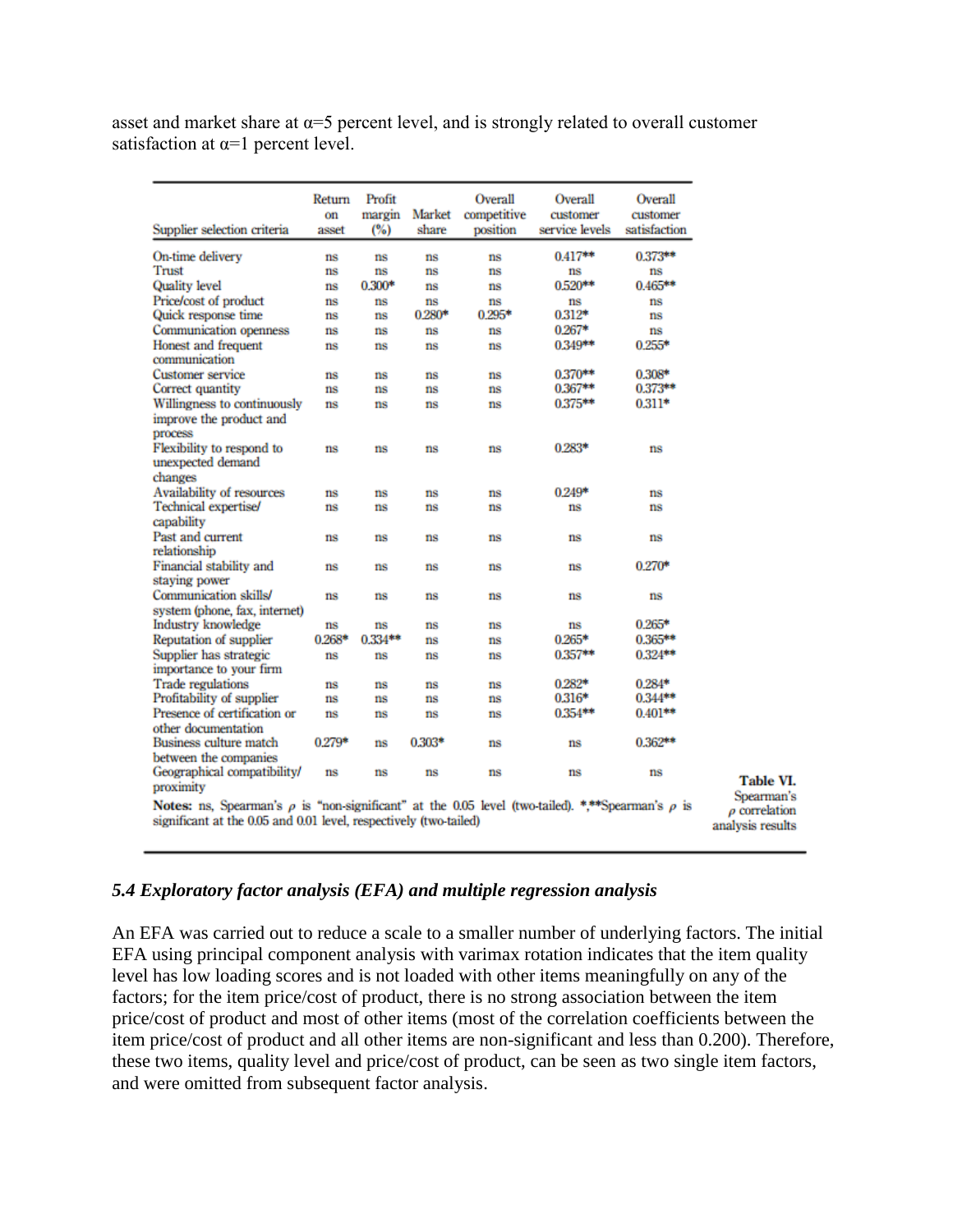The remaining 22 supplier selection items were reduced to five underlying factors (Table VII). The KMO measure of 0.826 and the Bartlett's test statistic ( $p<0.000$ ) indicate that the data are appropriate for factor analysis. The EFA solution was determined using the following criteria: eigenvalue (>1), variance explained by each component, scree plot, loading score for each factor  $(\geq 0.5)$ , and meaningfulness of each dimension. As a result, five factors were extracted, which explains approximately 69.96 percent of the total variance. These five factors include supplier responsiveness ( $\alpha$ =0.903), strategic consideration ( $\alpha$ =0.824), supplier capability ( $\alpha$ =0.843), relationship ( $\alpha$ =0.806), and compatibility ( $\alpha$ =0.645). Supplier responsiveness consists of honest and frequent communication, quick response time, on-time delivery, communication skills/system, availability of resources, willingness to continuously improve the product and process, customer service, and flexibility to respond to unexpected demand changes. Strategic consideration includes presence of certification or other documentation, profitability of supplier, trade regulations, and supplier's strategic importance. Supplier capability consists of supplier's industry knowledge, technical expertise/capability, correct quantity, financial stability and staying power, and reputation. The supplier performance attributes that reflect relationship include past and current relationship, trust, and communication openness. Finally, the compatibility factor includes geographical compatibility/proximity and business culture match between the companies. Adding the two single item factors – product quality and price/cost of product, the 24 supplier selection criteria were reduced to seven aspects of supply selection: product quality, price/cost of product, supplier responsiveness, strategic consideration, supplier capability, relationship, and compatibility. In addition, it is interesting to note that the supplier selection criteria which are strongly associated with overall customer service levels and overall customer satisfaction (Table VI) mainly reflect the three aspects of supply selection, namely, product quality, supplier responsiveness, and strategic consideration.

|                        | Factor              | Supplier evaluation criteria                                                   | Factor<br>loadings | $\boldsymbol{a}$ |
|------------------------|---------------------|--------------------------------------------------------------------------------|--------------------|------------------|
|                        | Supplier            | Honest and frequent communication                                              | 0.833              | 0.903            |
|                        | responsiveness      | Quick response time                                                            | 0.775              |                  |
|                        |                     | On-time delivery                                                               | 0.755              |                  |
|                        |                     | Communication skills/system (phone, fax, internet)                             | 0.745              |                  |
|                        |                     | <b>Availability of resources</b>                                               | 0.652              |                  |
|                        |                     | Willingness to continuously improve the product and process                    | 0.626              |                  |
|                        |                     | Customer service                                                               | 0.606              |                  |
|                        |                     | Flexibility to respond to unexpected demand changes                            | 0.572              |                  |
|                        | <b>Strategic</b>    | Presence of certification or other documentation                               | 0.854              | 0.824            |
|                        | consideration       | Profitability of supplier                                                      | 0.731              |                  |
|                        |                     | <b>Trade regulations</b>                                                       | 0.694              |                  |
|                        |                     | Supplier has strategic importance to your firm                                 | 0.644              |                  |
|                        | Supplier capability | Industry knowledge                                                             | 0.840              | 0.843            |
|                        |                     | Technical expertise/capability                                                 | 0.764              |                  |
|                        |                     | Correct quantity                                                               | 0.616              |                  |
|                        |                     | Financial stability and staying power                                          | 0.523              |                  |
|                        |                     | Reputation of supplier                                                         | 0.469              |                  |
|                        | Relationship        | Past and current relationship                                                  | 0.804              | 0.806            |
|                        |                     | Trust                                                                          | 0.742              |                  |
| Table VII.             |                     | Communication openness                                                         | 0.537              |                  |
| <b>Factor</b> analysis | Compatibility       | Geographical compatibility/proximity                                           | 0.908              | 0.645            |
| results of supplier    |                     | Business culture match between the companies                                   | 0.612              |                  |
| selection criteria     |                     | Notes: Kaiser-Meyer-Olkin (KMO): 0.826; Bartlett's test statistic: $p < 0.000$ |                    |                  |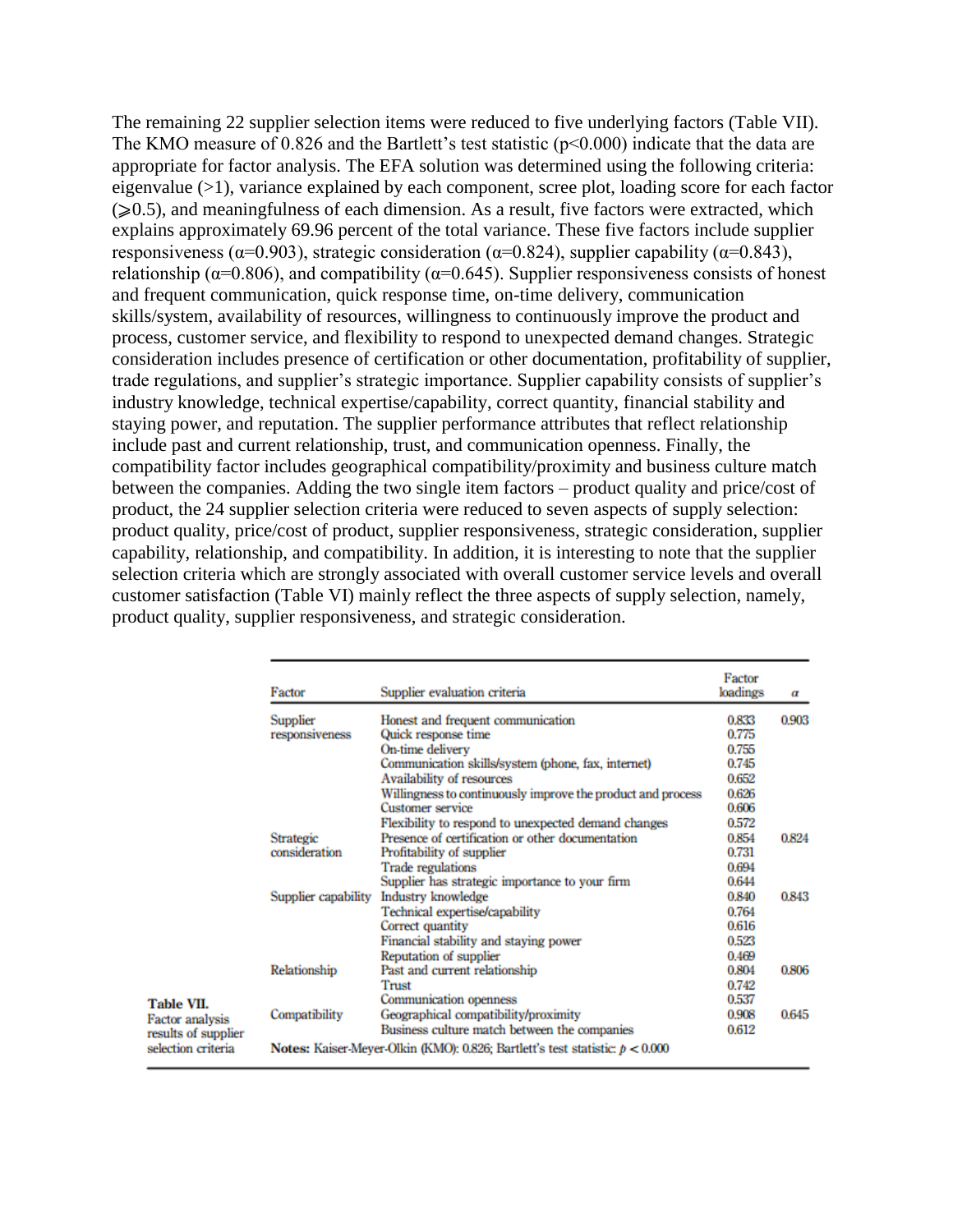A series of standard multiple regression analysis were performed with each of the six dimensions of firm performance as the dependent variable and the seven aspects of supply selection as the independent variables (quality, price/cost of product, supplier responsiveness, strategic consideration, supplier capability, relationship, and compatibility). As shown in Table VIII, regression analysis revealed that firm overall customer service levels and overall customer satisfaction were significantly predicted by the model. Quality level and strategic consideration each significantly predicted overall customer service levels and overall customer satisfaction.

#### **6. Conclusion and implications**

In this study, we empirically investigated textile and apparel SMEs. SMEs have not received sufficient attention from the research community because it is generally assumed in operations management research that manufacturing practices are equally applicable to SMEs and large firms (Islam and Karim, 2011). And the SME literature emphasizes the importance of the technical and technological capabilities but operational management is not assumed to be a critical area for improvement (Islam and Karim, 2011). Considering the US textile and apparel industry is significantly composed of SMEs, it is meaningful to explore SCM practices (specifically supplier selection practices) from the SMEs' perspective. This study attempts to fill this gap in the literature.

| Model                                                                                                                                                                                                                                                                                                                                                                                                                                                                                                                                                                               | В                                                                              | Sig.                                                        | $R^2$                            |
|-------------------------------------------------------------------------------------------------------------------------------------------------------------------------------------------------------------------------------------------------------------------------------------------------------------------------------------------------------------------------------------------------------------------------------------------------------------------------------------------------------------------------------------------------------------------------------------|--------------------------------------------------------------------------------|-------------------------------------------------------------|----------------------------------|
| Dependent variable: overall customer service levels $F(7, 55) = 4.212$ , $p < 0.001$                                                                                                                                                                                                                                                                                                                                                                                                                                                                                                |                                                                                |                                                             | 0.349                            |
| <b>Predicators</b><br><b>Quality level</b><br>Price/cost of product<br>Supplier responsiveness<br>Strategic consideration<br>Supplier capability<br>Relationship<br>Compatibility<br>Dependent variable: overall customer satisfaction $F(7, 55) = 4.395$ , $p < 0.001$                                                                                                                                                                                                                                                                                                             | $0.403**$<br>$-0.150$<br>0.331<br>$0.314*$<br>$-0.136$<br>$-0.246$<br>$-0.068$ | 0.003<br>0.227<br>0.090<br>0.031<br>0.425<br>0.114<br>0.588 | 0.359                            |
| Predicators<br>Quality level<br>Price/cost of product<br>Supplier responsiveness<br>Strategic consideration<br>Supplier capability<br>Relationship<br>Compatibility<br>Dependent variable: return on asset $F(7,52) = 1.366$ , $p = 0.239$ (ns)<br>Dependent variable: profit margin $F(7,52) = 1.339$ , $p = 0.251$ (ns)<br>Dependent variable: market share $F(7, 52) = 1.069$ , $p = 0.396$ (ns)<br>Dependent variable: overall competitive position $F(7, 55) = 0.675$ , $p = 0.692$ (ns)<br>Notes: ns, means "non-significant" at the 0.05 level. ** $p < 0.01$ ; * $p < 0.05$ | $0.352**$<br>$-0.108$<br>0.117<br>0.298*<br>0.130<br>$-0.342*$<br>0.116        | 0.009<br>0.379<br>0.542<br>0.038<br>0.441<br>0.029<br>0.348 | 0.155<br>0.153<br>0.126<br>0.079 |

The findings of the study are in line with previous literature, but provide many new insights from SMEs' perspective. It is evident that the supply market of the US textile and apparel industry changed and is still changing. For example, the supplier's methods used to produce products or services have changed; the textile and apparel suppliers are more geographically dispersed. Top managers are realizing the importance and the contributions purchasing/sourcing could provide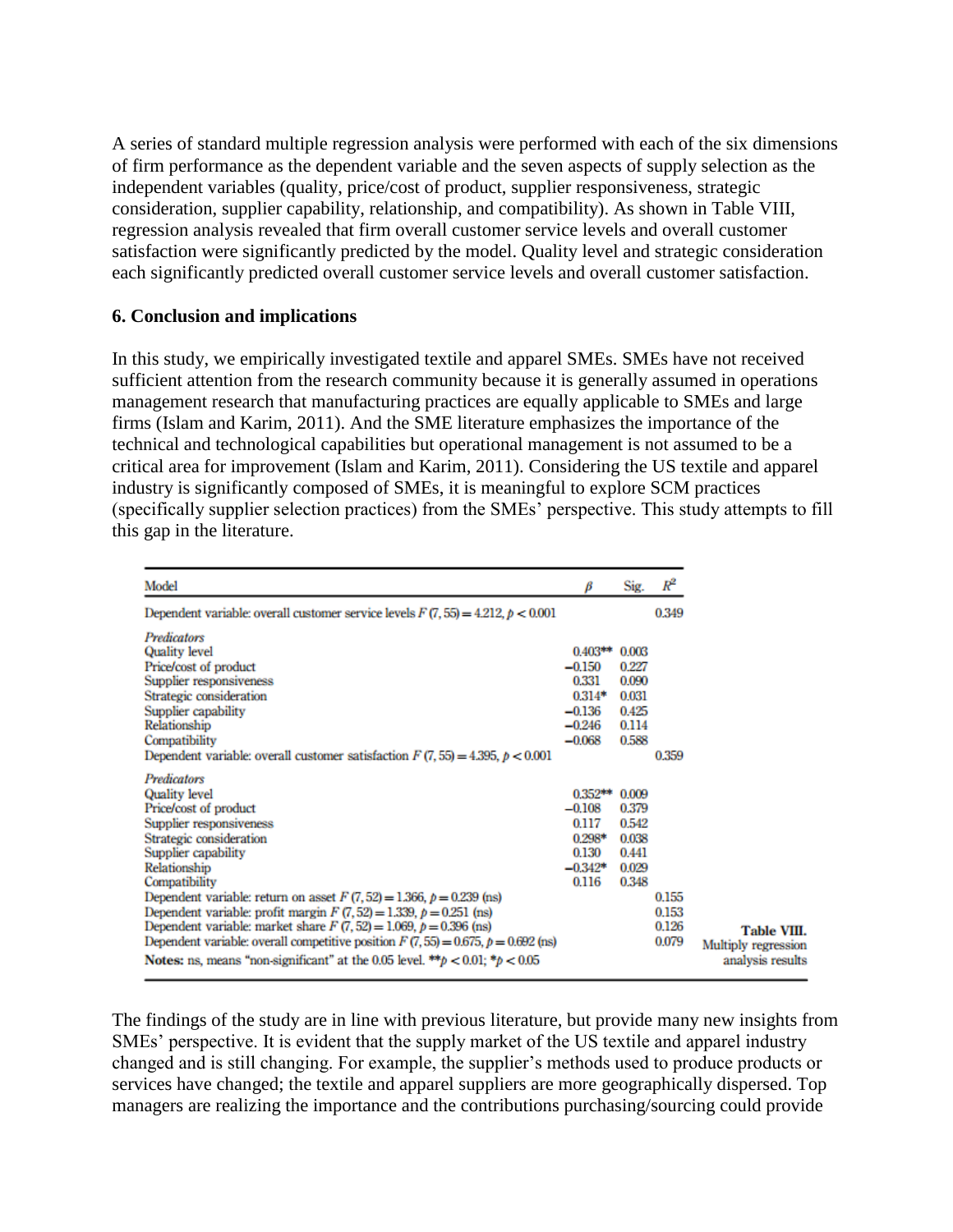to the business, and are starting to commit resources to purchasing/sourcing development. This development includes a shift in focus from cost cutting to profit generating with an increased concern for a new set of supplier performance measures, which confirms previous research on strategic sourcing in the textile and apparel industry (Su et al., 2009; Su and Gargeya, 2012a; Su, 2013). However, for small- and medium-sized firms in the US textile and apparel industry, this study found that formal supplier evaluation systems are not emphasized to a great extent. With the continuous changes in products, processes, and business, there should be changes in SMEs' supplier evaluation systems. From a manager's perspective, the observation that many small- and medium-sized firms still evaluate the suppliers informally, having no formal supplier certification program or no formal tracking system, represents a future opportunity for firms to improve by implementing or strengthening formal supplier evaluation systems. SMEs in the textile and apparel industry need to provide training to buyers to understand the importance of formal supplier evaluation systems and to allocate resources to develop supplier evaluation programs.

This research revealed that among the 24 supplier selection practices, on-time delivery, trust, product quality level, price/cost of product, quick response time, communication openness, and honest and frequent communication have been regarded the most important supplier selection criteria, while the strategic importance of suppliers, trade regulations, profitability of suppliers, presence of certification, business culture match, and geographical compatibility/proximity have been regarded the least most important supplier selection criteria. The majority of the supplier selection criteria have strong association with performance; while several supplier selection criteria show no strong relationship with performance. Consistent with previous literature, this study demonstrates that on-time delivery, quality level, quick response time, honest and frequent communication, and customer service not only are the criteria rated by the respondents as the top supplier selection criteria, but also are strongly related to firm performance. They were cited as the top competitive priorities for manufactures (Kannan and Tan, 2002; Tan, 2002; Su et al., 2009; Kotula et al., 2015).

The 24 supplier selection criteria reflect seven aspects of supply selection, addressing issues with regard to product quality, price/cost of product, supplier responsiveness, strategic consideration, supplier capability, relationship, and compatibility. Multiple regression analysis of firm performance and the seven aspects of supplier selection revealed that quality level and strategic consideration each significantly affected overall customer service levels and overall customer satisfaction. The managerial implication is that managers must invest to improve product quality and quality is the most significant contributor to firm performance, which is consistent with Kotula et al.'s (2015) finding that quality is the most critical success factor. Multiple regression results also indicate that practitioners should put strong emphasis on strategic consideration of supplier to buyer which is characterized by the supplier selection criteria based on the strategic importance of suppliers, presence of certification or other documentation, profitability of supplier, and trade regulations. The need to place more emphasis on strategic consideration of supplier to buyer requires buyers to change their mindset in supply management. Recognizing supplier's strategic importance to buyer and supplier profitability enables buying firms to integrate suppliers into the buying company' supply chain strategy. The importance of presence of certification or other documentation in strategic consideration is reflected by the fact that certification and testing/compliance documents will help buyers to make sure their products meet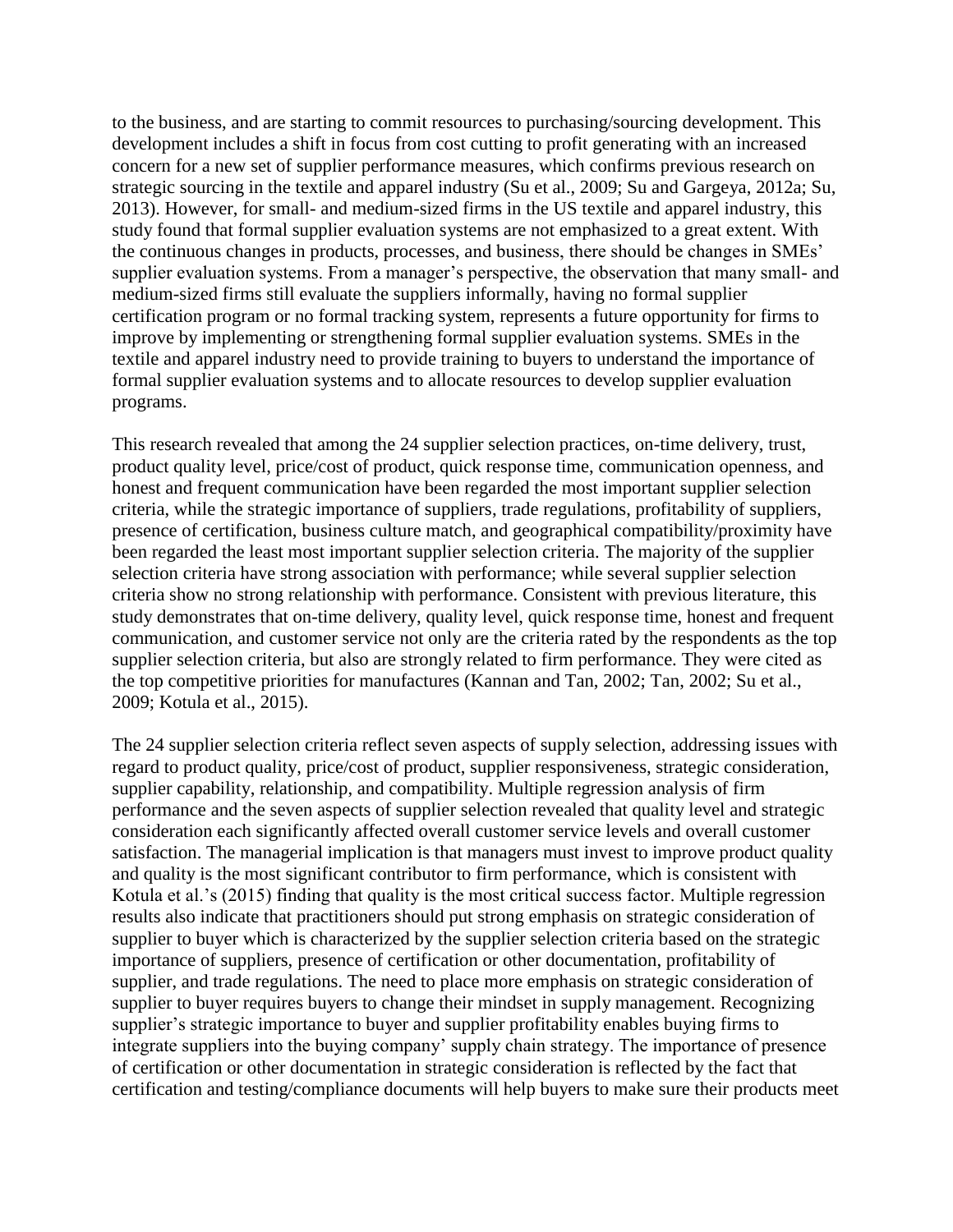quality requirements, comply with all relevant product safety standards and their suppliers satisfy certain social compliances.

The textile and apparel industry is global in nature, and therefore trade regulations are deemed to be crucial in strategic global sourcing (Gereffi, 1999; Abernathy et al., 2006). Understanding international textile and apparel trade regulations and keeping abreast of latest developments and changes in trade regulations allows US textile and apparel manufacturers to enter and compete more easily in the dynamic global marketplace. In the dynamic global textile and apparel business environment, the trade rules affect where production occurs, what can be produced, and to whom it may be shipped. International trade policies will impact global textile and apparel production, distribution, and consumption channels and may lead to global sourcing shifts (Gereffi, 1999; Su et al., 2005; Abernathy et al., 2006). It is critical that professionals in the textile and apparel field learn about and try to understand these trade rules and the changes in rules as they occur. Therefore, trade regulations and emerging international trade trends should be taken into consideration in buying firm's strategic global sourcing decision making.

It is also evident that a need exists for some firms to reassess their supplier management tactics. While there is support for a wide variety of tactics, the observation that those supplier selection criteria considered less important by the respondents have strong impact on performance represents an opportunity for sourcing professionals to strengthen in their future business strategy, indicating that firms need to commit resources to fully utilize those supplier criteria and sourcing capabilities for enhancing firm performance. Improving firm performance requires not only a buying firm's strategic commitment to improved supply chain performance, but also a corresponding commitment from its partners (Kannan and Tan, 2002).

Some practices may be more appropriate for small businesses considering the limited resources of small firms, while other practices may take time to develop and can be costly propositions. For example, reputation of suppliers, which was not rated very important but is strongly related to firm performance, could be a key attributes in selecting suppliers efficiently; business culture match between companies, which was rated second least important by the respondents among the 24 criteria but is strongly related to firm performance, could be used by SMEs to choose better suppliers that they can communicate with effectively, but it may take time to get a feeling of whether business cultures between two companies match.

While this research provides valuable insights into SMEs in the textile and apparel industry, at this point, it is important to acknowledge limitations of the study that may provide opportunities for future research. First, this study was based on the survey results of 63 SMEs, so the small sample size limits the generalizability of the study results. Future research in supplier selection should be done by using larger sample. Expanding the size of potential sources would provide richer and more reliable information about SMEs' supplier selection practices in global sourcing. Second, the study only focuses on SMEs in the US textile and apparel industry. More work is needed to further explore supplier selection practices and other supply management issues by including other industries/areas of SMEs and their perspectives. Third, in this study respondents were asked to indicate the importance of the supplier selection criteria using Likert scale. We need to realize that there is a key difference between what firms believe is important for their supplier selection and how they execute their strategic supplier evaluation and selection. Future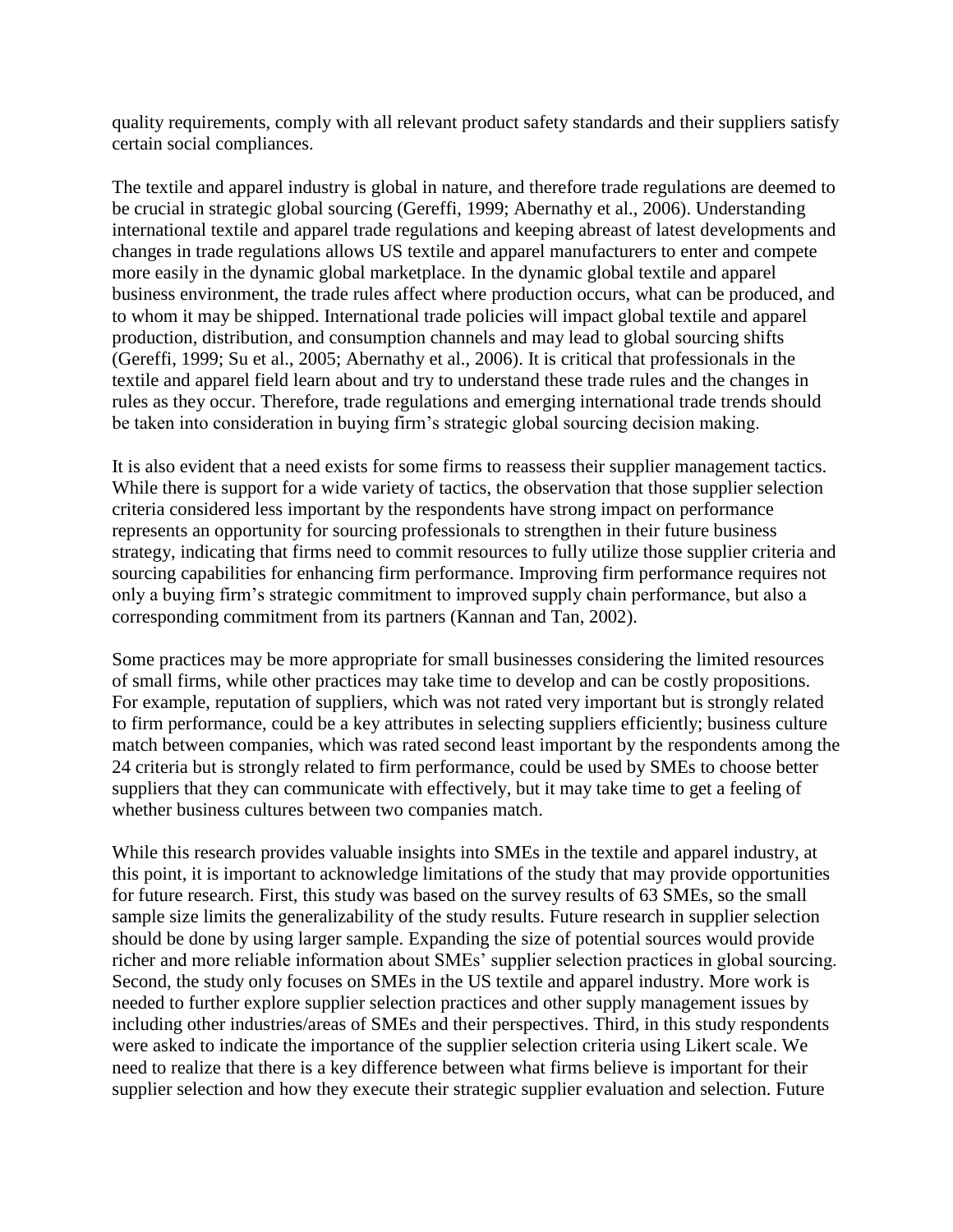research could explore the issue of strategy misalignment by comparing firm's perception of importance of supplier selection criteria and the actual extent of use for practices they adopt.

Fourth, future research needs to be conducted by collecting longitudinal data to examine the changing focus of SCM as SMEs expand their scope and requirements; thus collecting data over a longer period of time would provide additional and new insights into SMEs' motivations for success in global sourcing. Fifth, future studies could also reveal other possible avenues for studying supplier selection and other supply management issues in greater detail using a qualitative research design. The in-depth interpretive approach such as case studies or interviews with some of the SMEs would provide a more holistic perspective and could be fruitful for exploring and discovering new dimensions as well as identifying the actual nature of supply management issues in firm's strategic global sourcing processes. Finally, future research could investigate if firm size affects the strategic supplier selection and supplier integration practices of manufacturers, and whether it could influence the nature of the relationships existing among strategic selection, supplier development, and firm performance.

## **References**

1. Abernathy, F.H., Volpe, A. and Weil, D. (2006), "The future of the apparel and textile industries: prospects and choices for public and private actors", Environment and Planning A, Vol. 38 No. 12, pp. 2207-2232.

2. Adewole, A. (2005), "Developing a strategic framework for efficient and effective optimisation of information in the supply chains of the UK clothing manufacture industry", Supply Chain Management: An International Journal, Vol. 10 No. 5, pp. 357-366.

3. Berthon, P., Ewing, M.T. and Napoli, J. (2008), "Brand management in small to medium-sized enterprises", Journal of Small Business Management, Vol. 46 No. 1, pp. 27-45.

4. Bordonaba-Juste, V. and Cambra-Fierro, J.J. (2009), "Managing supply chain in the context of SMEs: a collaborative and customized partnership with the suppliers as the key for success", Supply Chain Management: An International Journal, Vol. 14 No. 5, pp. 393-402.

5. Bruce, M. and Daly, L. (2011), "Adding value: challenges for UK apparel supply chain management – a review", Production Planning & Control: The Management of Operations, Vol. 22 No. 3, pp. 210-220.

6. Carr, A.S. and Pearson, J.N. (1999), "Strategically managed buyer-supplier relationships and performance outcomes", Journal of Operations Management, Vol. 17 No. 5, pp. 497-519.

7. Carr, A.S. and Pearson, J.N. (2002), "The impact of purchasing and supplier involvement on strategic purchasing and its impact on firm's performance", International Journal of Operations & Production Management, Vol. 22 No. 9, pp. 1032-1053.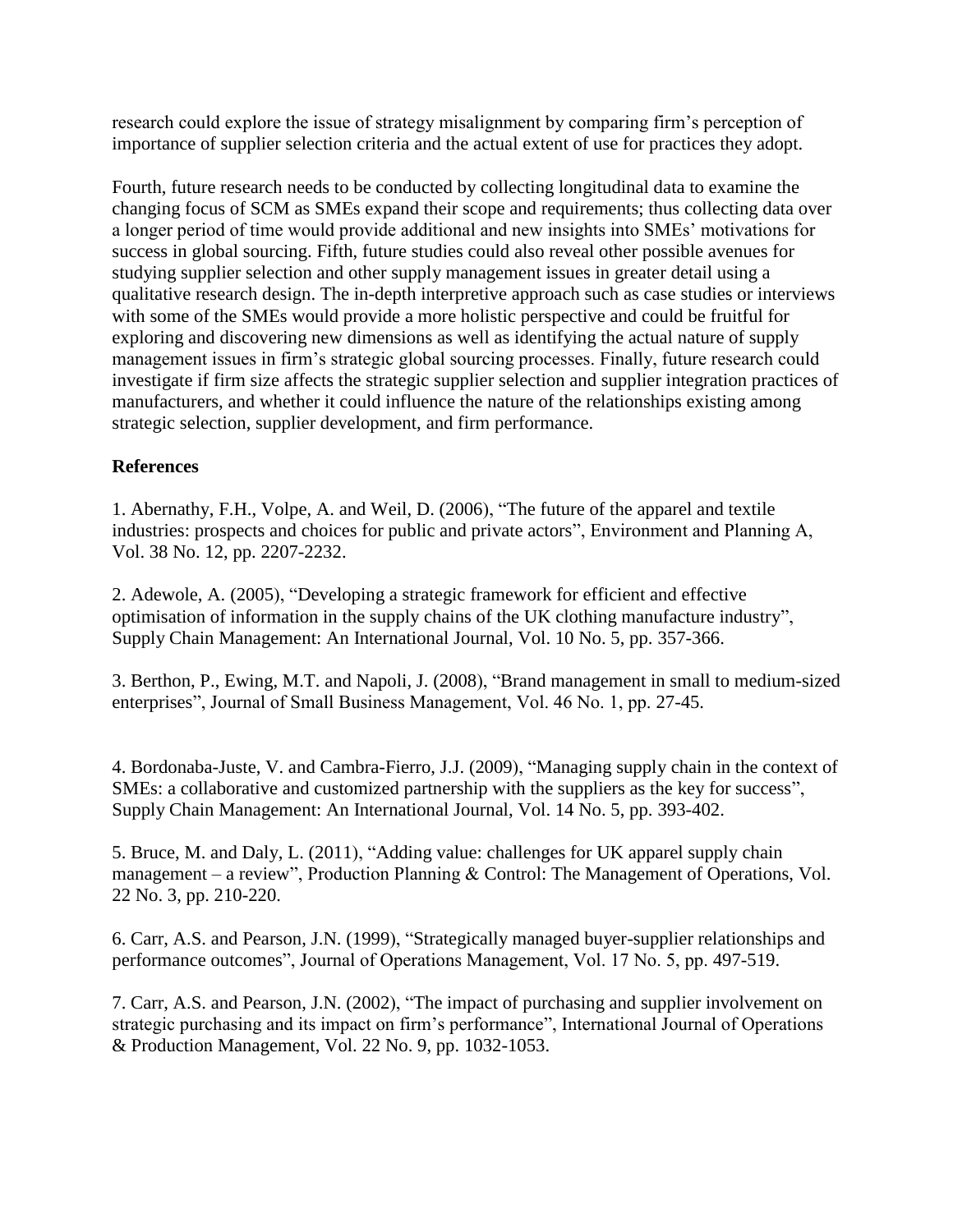8. Choi, T.Y. and Hartley, J.L. (1996), "An exploration of supplier selection practices across the supply chain", Journal of Operations Management, Vol. 14 No. 4, pp. 333-343.

9. Dana, L., Hamilton, R. and Pauwels, B. (2007), "Evaluating offshore and domestic production in the apparel industry: the small firm's perspective", Journal of International Entrepreneurship, Vol. 5 No. 3, pp. 47-63.

10. Dickerson, K.G. (1999), Textiles and Apparel in the Global Economy, Pearson – Prentice Hall, Upper Saddle River, NJ.

11. Dillman, D.A. (2000), Mail and Internet Surveys: The Tailored Design Method, John Wiley & Sons, New York, NY.

12. Gélinas, R. and Bigras, Y. (2004), "The characteristics and features of SMEs: favorable or unfavorable to logistics integration?", Journal of Small Business Management, Vol. 42 No. 3, pp. 263-278.

13. Gereffi, G. (1999), "International trade and industrial upgrading in the apparel commodity chain", Journal of International Economics, Vol. 48 No. 1, pp. 37-70.

14. Gereffi, G. and Memedovic, O. (2003), The Global Apparel Value Chain: What Prospects for Upgrading by Developing Countries?, United Nations Industrial Development Organization (UNIDO), Vienna.

15. Giunipero, L., Handfield, R.B. and Eltantawy, R. (2006), "Supply management's evolution: key skill sets for the supply manager of the future", International Journal of Operations & Production Management, Vol. 26 No. 7, pp. 822-844.

16. Graham, P.G. (1999), "Small business participation in the global economy", European Journal of Marketing, Vol. 33 Nos 1/2, pp. 88-102.

17. Handfield, R.B. and Nichols, E.L. (2004), "Key issues in global supply base management", Industrial Marketing Management, Vol. 33 No. 1, pp. 29-35.

18. Hodges, N., Watchravesringkan, K., Yurchisin, J., Karpova, E., Marcketti, S., Hegland, J. and Yan, R.-N.T. (2016), "An exploration of success factors from the perspective of global apparel entrepreneurs and small business owners: implications for apparel programmes in higher education", International Journal of Fashion Design, Technology and Education, Vol. 9 No. 1, pp. 71-81.

19. Holmen, E., Pedersen, A.-C. and Jansen, N. (2007), "Supply network initiatives – a means to reorganise the supply base?", Journal of Business & Industrial Marketing, Vol. 22 No. 3, pp. 178-186.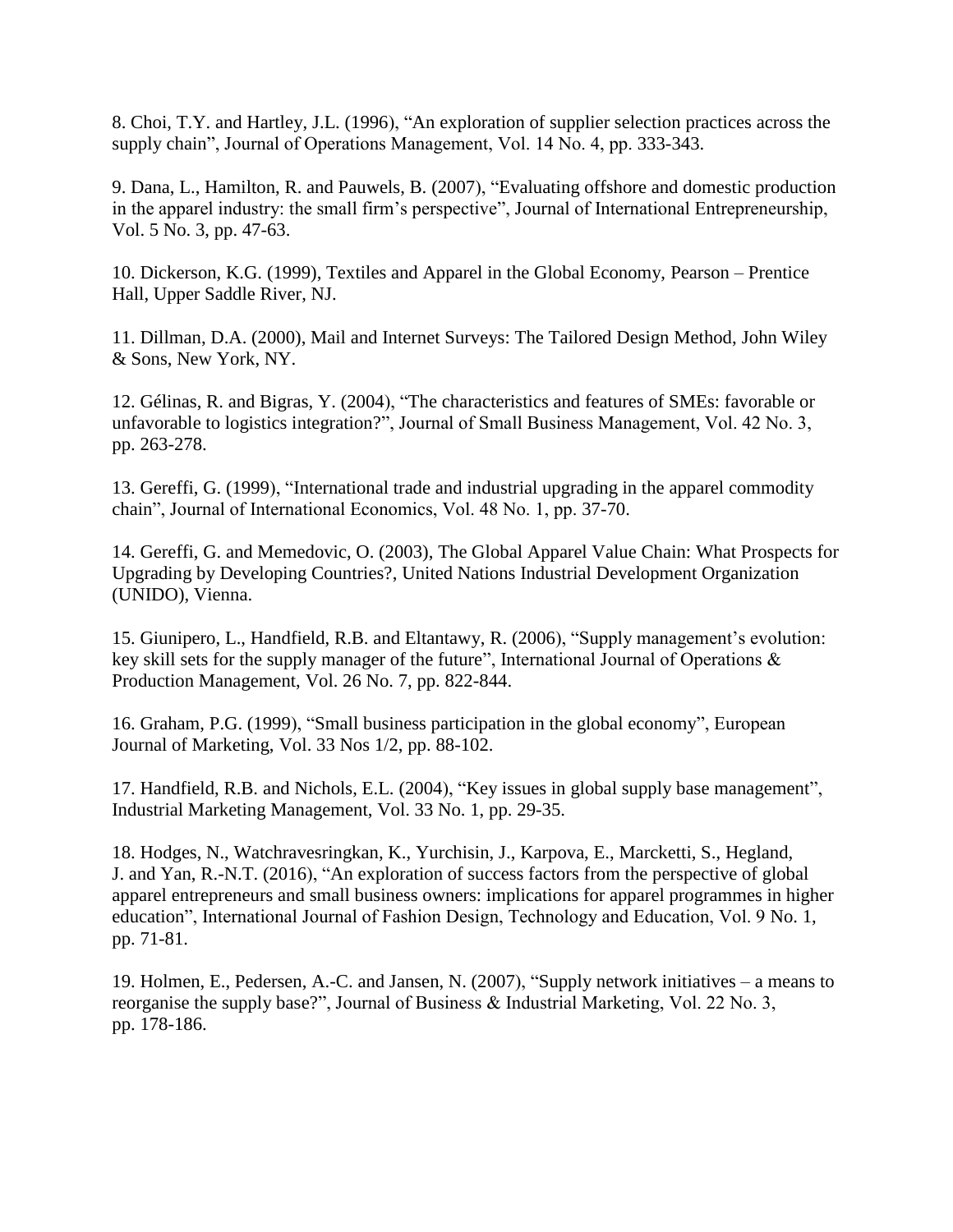20. Islam, M. and Karim, A. (2011), "Manufacturing practices and performance: comparison among small-medium and large industries", International Journal of Quality & Reliability Management, Vol. 28 No. 1, pp. 43-61.

21. Jin, B. (2006), "Performance implications of information technology implementation in an apparel supply chain", Supply Chain Management: An International Journal, Vol. 11 No. 4, pp. 309-316.

22. Kannan, V.R. and Tan, K.C. (2002), "Supplier selection and assessment: their impact on business performance", Journal of Supply Chain Management, Vol. 38 No. 4, pp. 11-21.

23. Kilduff, P. (2001), "Evolving strategies, structures and relationships in complex and turbulent business environments: the textile and apparel industries of the new millennium", Journal of Textile and Apparel, Technology and Management, Vol. 1 No. 2, pp. 1-10.

24. Kotula, M., Ho, W., Kumar Dey, P. and Lee, C.K.M. (2015), "Strategic sourcing supplier selection misalignment with critical success factors: findings from multiple case studies in Germany and the United Kingdom", International Journal of Production Economics, Vol. 166, pp. 238-247.

25. Koufteros, X., Vickery, S.K. and Dröge, C. (2012), "The effects of strategic supplier selection on buyer competitive performance in matched domains: does supplier integration mediate the relationships?", Journal of Supply Chain Management, Vol. 48 No. 2, pp. 93-115.

26. Kumar, S. and Arbi, A.S. (2008), "Outsourcing strategies for apparel manufacture: a case study", Journal of Manufacturing Technology Management, Vol. 19 No. 1, pp. 73-91.

27. Kumar, S. and Liu, D. (2005), "Impact of globalisation on entrepreneurial enterprises in the world markets", International Journal of Management and Enterprise Development, Vol. 2 No. 1, pp. 46-64.

28. Lao, Y., Hong, P. and Rao, S.S. (2010), "Supply management, supply flexibility and performance outcomes: an empirical investigation of manufacturing firms", Journal of Supply Chain Management, Vol. 46 No. 3, pp. 6-22.

29. Narasimhan, R. and Jayaram, J. (1998), "Causal linkages in supply chain management: an exploratory study of North American manufacturing firms", Decision Sciences, Vol. 29 No. 3, pp. 579-605.

30. Office of Textiles and Apparel (OTEXA) – US Department of Commerce (2016), "Free Trade Agreements", available at: http://otexa.trade.gov/ (accessed April 15, 2016).

31. Oke, A., Maltz, A. and Christiansen, P.E. (2009), "Criteria for sourcing from developing countries", Strategic Outsourcing: An International Journal, Vol. 2 No. 2, pp. 145-164.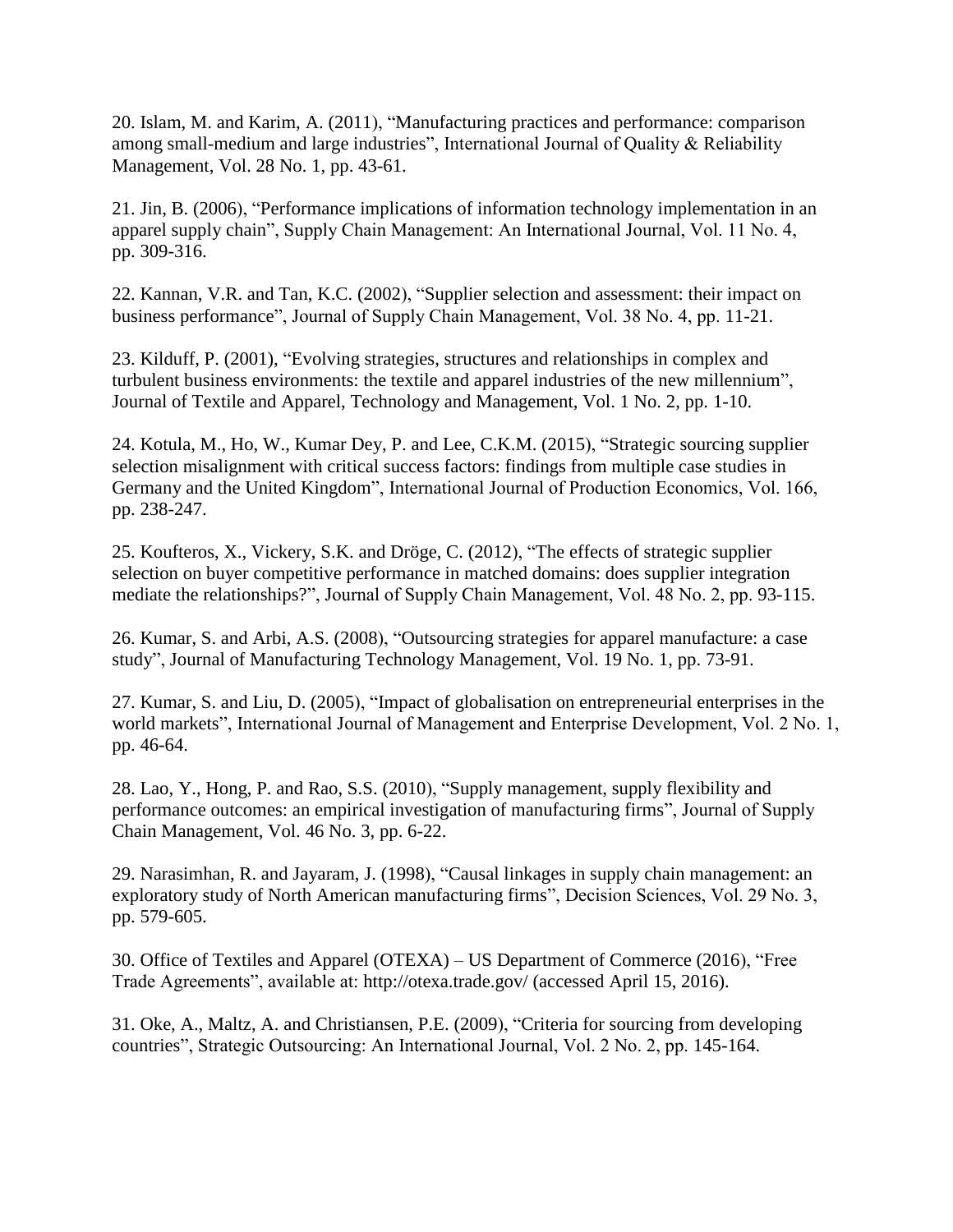32. Park, D. and Krishnan, H.A. (2001), "Supplier selection practices among small firms in the United States: testing three models", Journal of Small Business Management, Vol. 39 No. 3, pp. 259-271.

33. Paulraj, A. and Chen, I.J. (2007), "Environmental uncertainty and strategic supply management: a resource dependence perspective and performance implications", Journal of Supply Chain Management, Vol. 43 No. 3, pp. 29-42.

34. Petersen, K.J., Handfield, R.B. and Ragatz, G.L. (2005), "Supplier integration into new product development: coordinating product, process and supply chain design", Journal of Operations Management, Vol. 23 Nos 3-4, pp. 371-388.

35. Pidduck, A.B. (2006), "Issues in supplier partner selection", Journal of Enterprise Information Management, Vol. 19 No. 3, pp. 262-276.

36. Platts, K.W. and Song, N. (2010), "Overseas sourcing decisions – the total cost of sourcing from China", Supply Chain Management: An International Journal, Vol. 15 No. 4, pp. 320-331.

37. Prahalad, C.K. and Hamel, G. (1990), "The core competence of the corporation", Harvard Business Review, Vol. 68 No. 3, pp. 79-91.

38. Prater, E. and Ghosh, S. (2005), "Current operational practices of US small and mediumsized enterprises in Europe", Journal of Small Business Management, Vol. 43 No. 2, pp. 155- 169.

39. Pressey, A., Tzokas, N. and Winklhofer, H. (2007), "Strategic purchasing and the evaluation of 'problem' key supply relationships: what do key suppliers need to know?", Journal of Business & Industrial Marketing, Vol. 22 No. 5, pp. 282-294.

40. Simpson, P.M., Siguaw, J.A. and White, S.C. (2002), "Measuring the performance of suppliers: an analysis of evaluation processes", Journal of Supply Chain Management, Vol. 38 No. 1, pp. 29-41.

41. Sinha, P., Akoorie, M.E.M., Ding, Q. and Wu, Q. (2011), "What motivates manufacturing SMEs to outsource offshore in China? Comparing the perspectives of SME manufacturers and their suppliers", Strategic Outsourcing: An International Journal, Vol. 4 No. 1, pp. 67-88.

42. Spekman, R.E. (1988), "Strategic supplier selection: understanding long-term buyer relationships", Business Horizons, Vol. 31 No. 4, pp. 75-81.

43. Stoll, E.E. and Ha-Brookshire, J.E. (2012), "Motivations for success: case of US textile and apparel small- and medium-sized enterprises", Clothing and Textiles Research Journal, Vol. 30 No. 2, pp. 149-163.

44. Su, J. (2013), "Strategic sourcing in the textile and apparel industry", Industrial Management & Data Systems, Vol. 113 No. 1, pp. 23-38.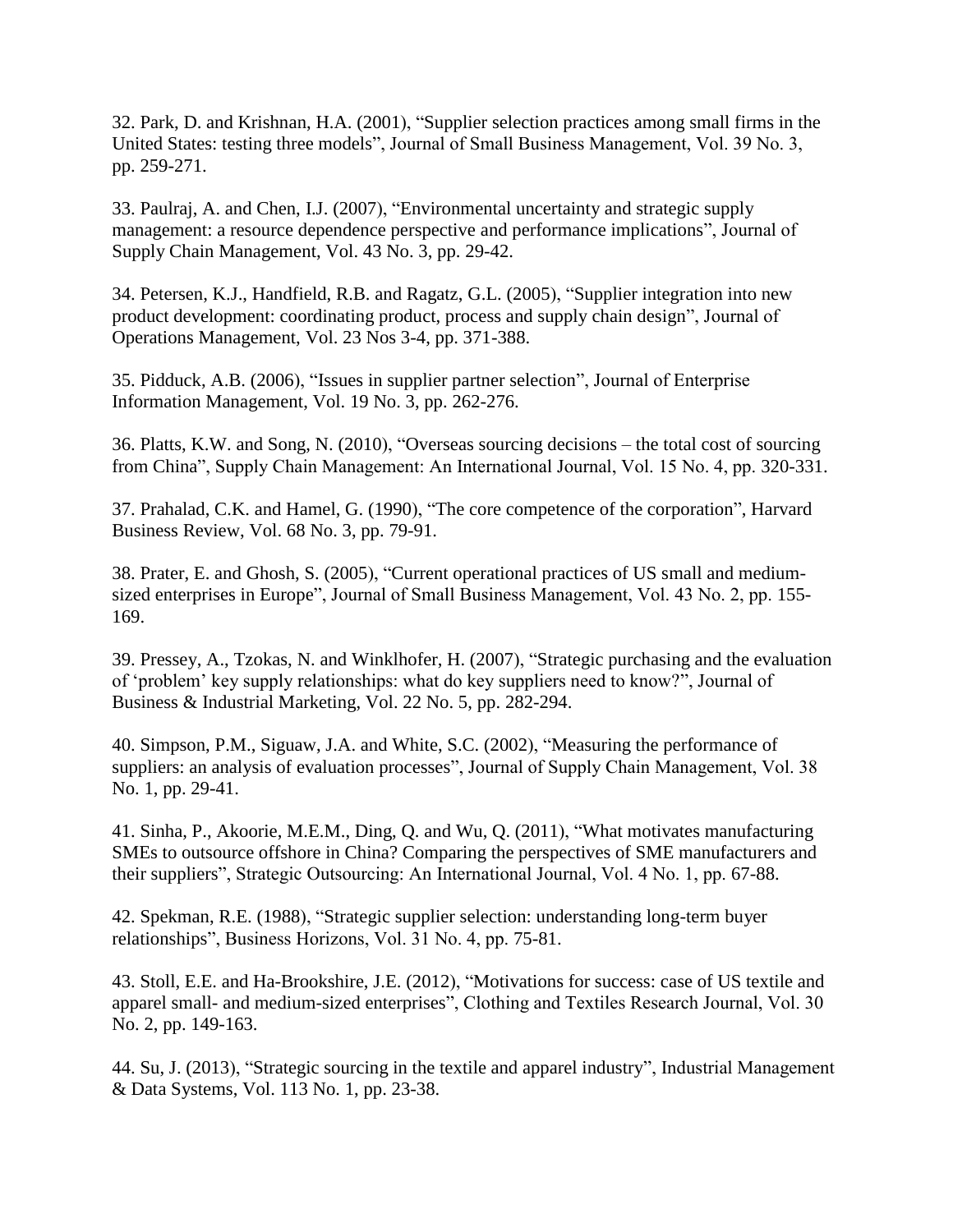45. Su, J. and Gargeya, V.B. (2012a), "Strategic sourcing and supplier selection: a review of survey-based empirical research", in Choi, T.-M. (Ed.), Fashion Supply Chain Management: Industry and Business Analysis, IGI Global, Hershey, PA, pp. 149-172.

46. Su, J. and Gargeya, V.B. (2012b), "Strategic sourcing, sourcing capability and firm performance in the US textile and apparel industry", Strategic Outsourcing: An International Journal, Vol. 5 No. 2, pp. 145-165.

47. Su, J., Dyer, C.L. and Gargeya, V.B. (2009), "Strategic sourcing and supplier selection in the US textile-apparel-retail supply network", Clothing and Textiles Research Journal, Vol. 27 No. 2, pp. 83-97.

48. Su, J., Gargeya, V.B. and Richter, S.J. (2005), "Global sourcing shifts in the US textile and apparel industry: a cluster analysis", The Journal of The Textile Institute, Vol. 96 No. 4, pp. 261- 276.

49. Sullivan, P. and Kang, J. (1999), "Quick response adoption in the apparel manufacturing industry: competitive advantage of innovation", Journal of Small Business Management, Vol. 37 No. 1, pp. 1-13.

50. Tan, K.C. (2002), "Supply chain management: practices, concerns, and performance issues", Journal of Supply Chain Management, Vol. 38 No. 1, pp. 42-53.

51. Tan, K.C., Lyman, S.B. and Wisner, J.D. (2002), "Supply chain management: a strategic perspective", International Journal of Operations & Production Management, Vol. 22 No. 6, pp. 614-631.

52. Teng, S.G. and Jaramillo, H. (2005), "A model for evaluation and selection of suppliers in global textile and apparel supply chains", International Journal of Physical Distribution & Logistics Management, Vol. 35 No. 7, pp. 503-523.

53. Teng, S.G. and Jaramillo, H. (2006), "Integrating the US textile and apparel supply chain with small companies in South America", Supply Chain Management: An International Journal, Vol. 11 No. 1, pp. 44-55.

54. Tracey, M. and Tan, C.L. (2001), "Empirical analysis of supplier selection and involvement, customer satisfaction, and firm performance", Supply Chain Management: An International Journal, Vol. 6 No. 4, pp. 174-188.

55. Tracey, M. and Vonderembse, M.A. (2000), "Building supply chains: a key to enhancing manufacturing performance", American Journal of Business, Vol. 15 No. 2, pp. 11-20.

56. US Census Bureau (2016), "Statistics of US businesses", available at: www.census.gov/econ/susb/ (accessed April 16, 2016).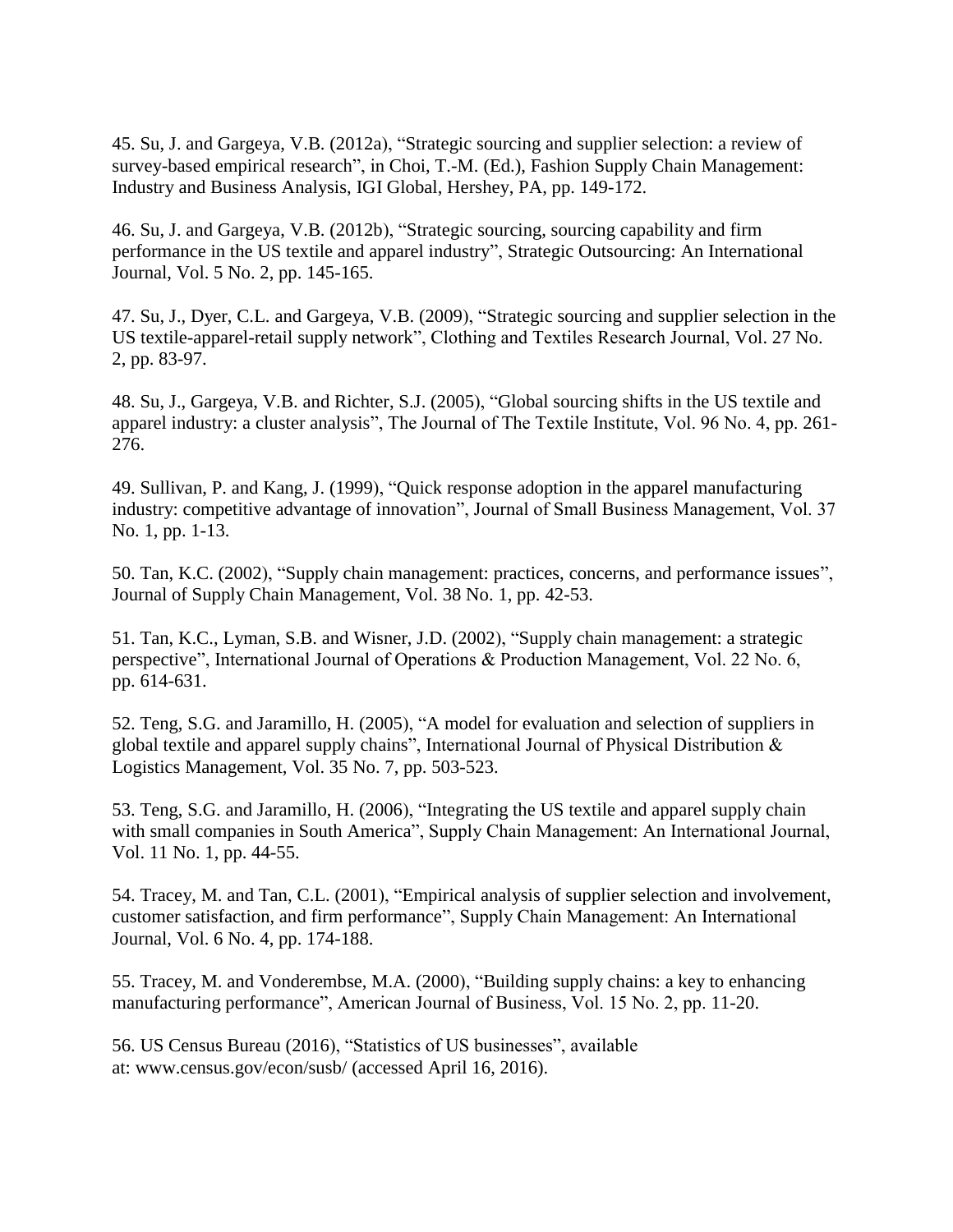57. US Small Business Administration (SBA) (2014), "Frequently asked questions", available at: www.sba.gov/advocacy/frequently-asked-questions-about-small-business (accessed April 15, 2016).

58. US Small Business Administration (SBA) (2016), "2016 small business profiles for the states and territories", available at: www.sba.gov/advocacy/small-business-profiles-states-andterritories-2016 (accessed April 15, 2016).

59. Vaaland, T.I. and Heide, M. (2007), "Can the SME survive the supply chain challenges?", Supply Chain Management: An International Journal, Vol. 12 No. 1, pp. 20-31.

60. Vonderembse, M.A. and Tracey, M. (1999), "The impact of supplier selection criteria and supplier involvement on manufacturing performance", Journal of Supply Chain Management, Vol. 35 No. 3, pp. 33-39.

61. Wu, L.-C. (2009), "Supplier selection under uncertainty: a switching options perspective", Industrial Management & Data Systems, Vol. 109 No. 2, pp. 191-205.

62. Yi, C.Y., Ngai, E.W.T. and Moon, K.-L. (2011), "Supply chain flexibility in an uncertain environment: exploratory findings from five case studies", Supply Chain Management: An International Journal, Vol. 16 No. 4, pp. 271-283.

63. Yigin, I.H., Taşkin, H., Cedİmoglu, I.H. and Topal, B. (2007), "Supplier selection: an expert system approach", Production Planning & Control: The Management of Operations, Vol. 18 No. 1, pp. 16-24.

## **Corresponding Author**

Dr Jin Su is the corresponding author and can be contacted at:  $j_{\text{su}}@$ uncg.edu

## **About the author(s)**

Dr Jin Su's research interests include global supply chain management, the dynamics in the global textile, apparel, and retail industries, sustainability, brand management, and cross-cultural consumer behavior. Dr Su has published research papers in journals such as *Asia Pacific Journal of Marketing and Logistics*, *Journal of Product & Brand Management*, *Industrial Management & Data Systems*, *Strategic Outsourcing: An International Journal*, *Family & Consumer Sciences Research Journal*, *Clothing & Textiles Research Journal*, and *The Journal of The Textile Institute*.

Dr Vidyaranya B. Gargeya is a Professor and the Head of the Department of Information Systems and Supply Chain Management in the Joseph M. Bryan School of Business and Economics at The University of North Carolina at Greensboro. He has published articles in journals such as *Journal of Operations Management*, *International Journal of Production Research*, *Omega*, *International Journal of Quality and Reliability Management*, *Case Research Journal*, *Technovation*, *Transportation Research Part E*, *Business Process Management Journal*, *The Journal of the Textile Institute*, *Clothing and Textiles Research Journal*,